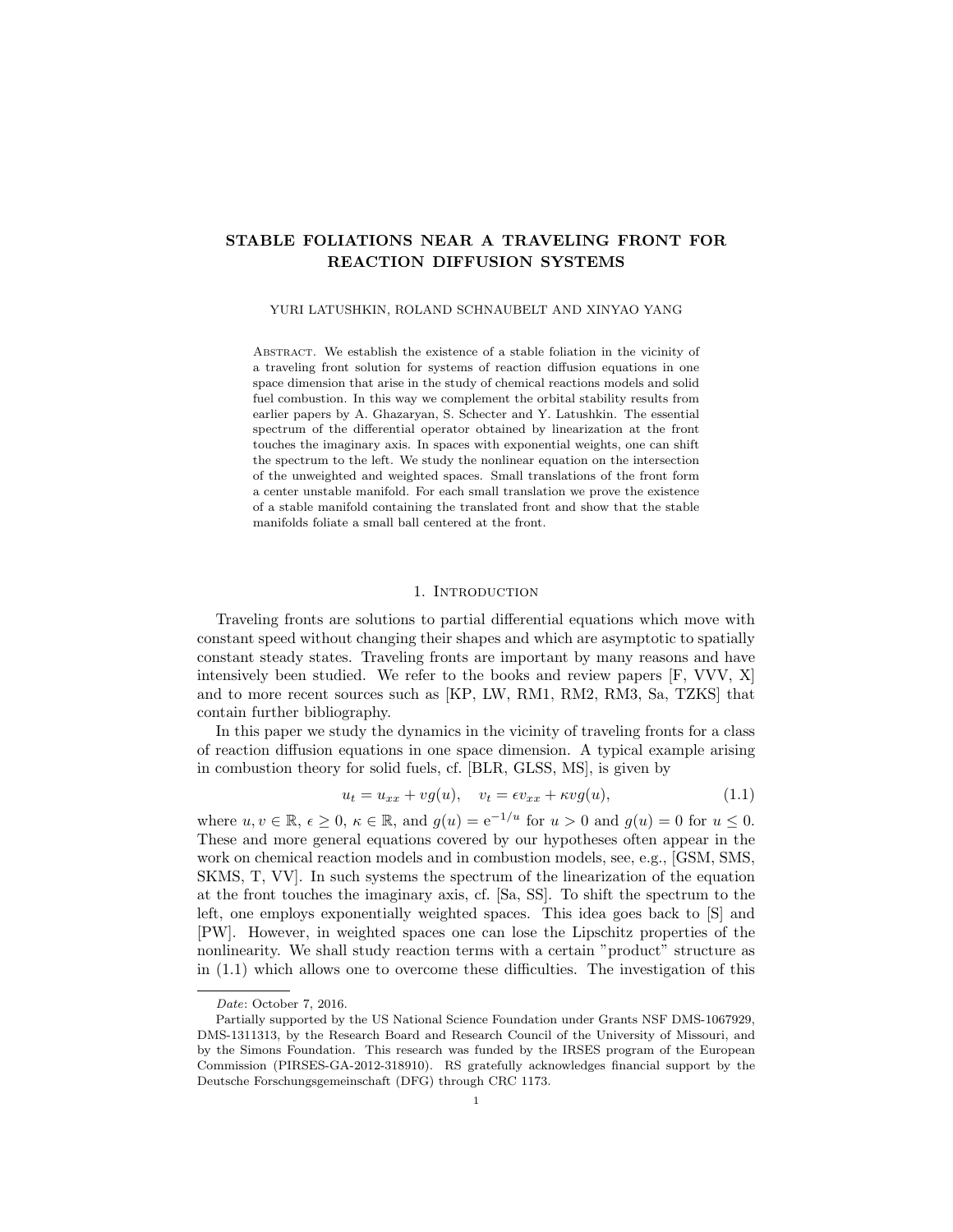class of nonlinearities was initiated by A. Ghazaryan in [G] and then continued in [GLS1, GLSS, GLS2], see also the review paper [GLS3]. In particular, it was proved in [GLS2] that under appropriate assumptions on the nonlinearity the traveling front is orbitally stable; that is, any solution originating in a small vicinity of the front converges exponentially in the weighted norm to a translation of the front.

In this paper we continue the work in [GLS2] now utilizing the theory of invariant manifolds, cf. [BJ, CHT, Lu]. We analyze the dynamics in greater detail by proving in Theorem 4.1 the existence of a stable foliation near the front. Specifically, we observe that the set of all translations of the front serves as a local central unstable manifold consisting of fixed points. Next, using the Lyapunov-Perron method, cf. e.g. [LL, LPS1, LPS2], we establish the existence and the fundamental properties of a locally invariant stable manifold going through each translation of the front. We also show that these manifolds foliate a small neighborhood of the front and therefore each point in the neighborhood belongs to one of them, cf. [BLZ, CHT]. Moreover, the orbit of the point converges to the translation of the front along the stable manifold as proved in [GLS2].

In the construction of the local stable manifolds we have to face the problem that the linearization enjoys good decay properties only in weighted spaces on which the nonlinearity is not locally Lipschitz. To overcome this difficulty, we use both the product structure of the nonlinearity (cf. Hypothesis 2.2) and additional decay properties of the linearization at the limit of the traveling front as  $\xi \to -\infty$ , see Lemmas 3.1 and 3.2.

The paper is organized as follows. In Section 2 we formulate our assumptions and prove several preliminary results. In Section 3 we study the Lyapunov-Perron operator whose fixed points define the stable manifolds. In Section 4 we formulate and prove our main result on the existence of the stable manifolds and discuss two examples.

Acknowledgement. We thank S. Walsh for pointing out the important paper [R], and the anonymous referee for many valuable comments.

**Notation.** Throughout the paper,  $|\cdot|$  and  $\langle \cdot, \cdot \rangle$  are the Euclidean norm and the scalar product in  $\mathbb{R}^n$ . For a given map  $f : \mathbb{R}^m \to \mathbb{R}^k$ , its differential with respect to y is written as  $\partial_y f : \mathbb{R}^m \to \mathcal{B}(\mathbb{R}^m, \mathbb{R}^k)$ . We let  $\mathcal{B}(\mathcal{E}, \mathcal{F})$  be the set of linear bounded operators between Banach spaces  $\mathcal E$  and  $\mathcal F$ , and abbreviate  $\mathcal B(\mathcal E)=\mathcal B(\mathcal E,\mathcal E)$ . We denote by  $C$  a generic constant that may change from one estimate to another, and use T to designate transposition. For a Banach space with norm  $\|\cdot\|$ , we write  $\mathbb{B}_{\delta}(\|\cdot\|)$  for the closed ball of radius  $\delta$  centered at 0.

We denote by  $\mathcal{E}_0$  with norm  $\lvert \cdot \rvert_0$  either the Sobolev space  $H^1$  or the space  $BUC$ of bounded uniformly continuous functions on  $\mathbb R$  with vector values, and by  $\mathcal{E}_{\alpha}$  with norm  $\lvert \cdot \rvert_{\alpha}$  the respective space of (exponentially) weighted functions, see (2.12). Let  $|\cdot|_{\beta}$  be the norm on the intersection space  $\mathcal{E}_{\beta} := \mathcal{E}_{0} \cap \mathcal{E}_{\alpha}$ ; i.e.,  $|y|_{\beta} := \max\{|y|_{0}, |y|_{\alpha}\}.$ 

# 2. THE SETTING

We consider the system of reaction diffusion equations

$$
Y_t = DY_{xx} + R(Y), \qquad x \in \mathbb{R}, \ t \ge 0,
$$
\n
$$
(2.1)
$$

where  $D = \text{diag}(d_1, \ldots, d_n)$ ,  $d_j \geq 0$ ,  $Y(t, x) \in \mathbb{R}^n$ , and  $R : \mathbb{R}^n \to \mathbb{R}^n$  is a  $C^4$ function satisfying additional properties listed below.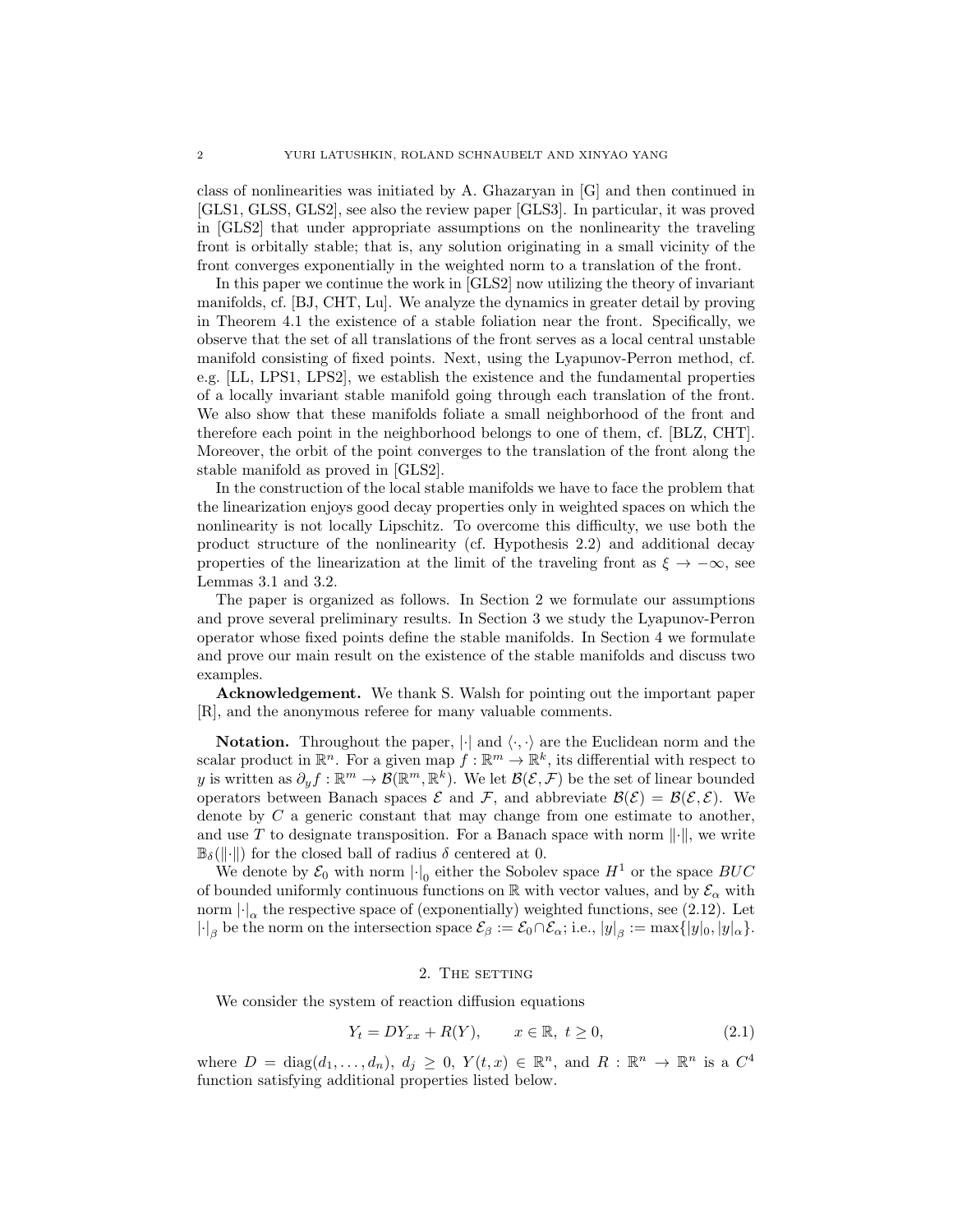Passing in (2.1) to the moving coordinate frame  $\xi = x - ct$  and redenoting  $\xi$ again by  $x$ , we arrive at the nonlinear equation

$$
Y_t = DY_{xx} + cY_x + R(Y), \t x \in \mathbb{R}, \ t \ge 0.
$$
 (2.2)

We discuss the wellposedness of this system in Remark 2.3.

**Hypothesis 2.1.** We assume that for some velocity  $c > 0$  the system (2.2) admits a stationary solution  $Y_0 \in C^4(\mathbb{R})$ ; i.e, (2.1) possesses the traveling front solution  $Y(t, x) = Y_0(x - ct)$ . It is also required that  $Y_0(x)$  converges to the end states  $Y_{\pm}$ as  $x \to \pm \infty$  exponentially; i.e.,

$$
|Y_0(x) - Y_-| \leq C e^{-\omega_- x}, \qquad x \leq 0,
$$
  
\n
$$
|Y_0(x) - Y_+| \leq C e^{-\omega_+ x}, \qquad x \geq 0,
$$
\n(2.3)

for some  $\omega_- < 0 < \omega_+$  and  $C > 0$ . Replacing R by  $\tilde{R}(Y) := R(Y + Y_-)$ , we can and will assume that  $Y_-=0$  (and we then drop the tilde).

We further assume that the nonlinear term  $R$  in  $(2.1)$  and  $(2.2)$  has the following product structure.

**Hypothesis 2.2.** The nonlinear term R belongs to  $C^4(\mathbb{R}^n, \mathbb{R}^n)$ . In appropriate variables  $Y = (U, V)^T$  with  $U \in \mathbb{R}^{n_1}$ ,  $V \in \mathbb{R}^{n_2}$  and  $n_1 + n_2 = n$ , we have

$$
R(U,0) = (A_1 U, 0)
$$
\n(2.4)

for a constant  $n_1 \times n_1$  matrix  $A_1$ .

In other words, we suppose that

$$
R(U, V) = \begin{pmatrix} A_1 U + R_1(U, V) \\ R_2(U, V) \end{pmatrix},
$$

where the maps  $R_j$  belong to  $C^3(\mathbb{R}^n, \mathbb{R}^{n_j})$  and satisfy  $R_j(U, 0) = 0$  for  $j \in \{1, 2\}$ and  $U \in \mathbb{R}^{n_1}$ . Note that condition (2.4) yields  $R(0,0) = R(Y_{-}) = 0$ . We also split

$$
D = \begin{pmatrix} D_1 & 0 \\ 0 & D_2 \end{pmatrix}, \text{ where } D_1 = \text{diag}(d_1, ..., d_{n_1}), D_2 = \text{diag}(d_{n_1+1}, ..., d_n).
$$

Let  $q \in \mathbb{R}$ . We write  $Y_q(x) = Y_0(x - q)$  for the shifted wave. Since (2.2) is translationally invariant,  $Y_q$  is again a steady state solution of (2.2) and thus yields a traveling wave solution for (2.1). Linearizing (2.2) at  $Y_q$  (that is, substituting  $Y_q + Y$  instead of Y in (2.2)), we arrive at the equation

$$
Y_t = L_q Y + F_q(Y), \qquad \text{where} \quad L_q Y = D Y_{xx} + c Y_x + \partial_Y R(Y_q) Y. \tag{2.5}
$$

Here,  $\partial_Y$  is the differential with respect to  $Y \in \mathbb{R}^n$  and the nonlinear term  $F_q$ :  $\mathbb{R}^n \to \mathbb{R}^n$  is written as

$$
F_q(Y) = \int_0^1 \left(\partial_Y R(Y_q + tY) - \partial_Y R(Y_q)\right) Y dt.
$$
 (2.6)

The linearization of  $(2.2)$  at  $Y = (0,0)^T$  is given by

$$
Y_t = L^-Y + G(Y), \qquad \text{where} \quad L^-Y = DY_{xx} + cY_x + \partial_Y R(0)Y \tag{2.7}
$$

and  $G: \mathbb{R}^n \to \mathbb{R}^n$ ;  $G(Y) = R(Y) - \partial_Y R(0)Y$ . We remark that

$$
(L_q - L^{-})Y = B_qY \quad \text{with} \quad B_q(x) = \partial_Y R(Y_q(x)) - \partial_Y R(0). \tag{2.8}
$$

Below we impose conditions on  $L_0$  at  $q = 0$ ; i.e., on the linearization at the original traveling wave  $Y_0$ . We further consider  $L_q$  for  $|q| \leq q_0$  with some  $q_0 > 0$ , which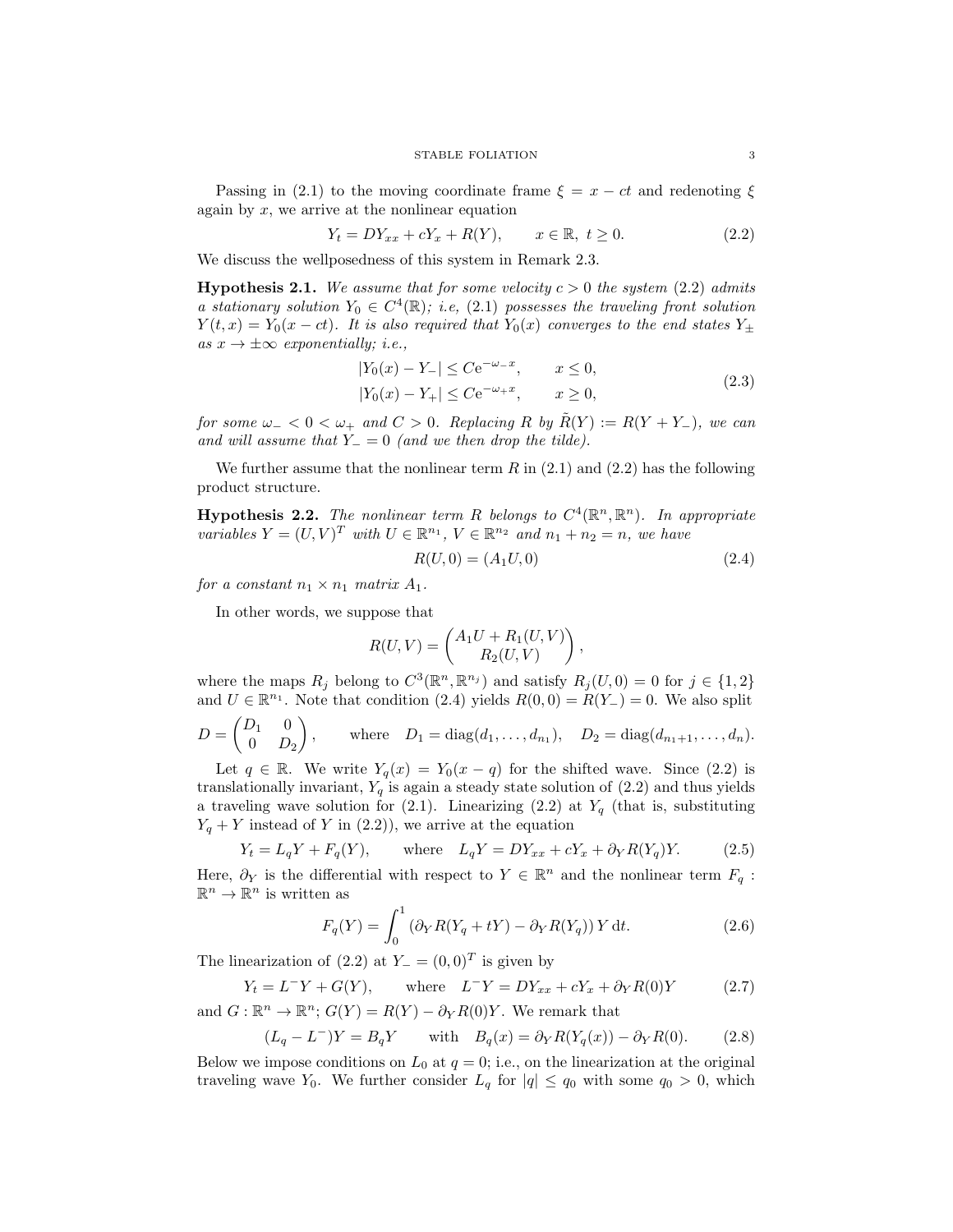will be fixed sufficiently small in the final theorem. The shifted wave  $Y_q$  decays as in Hypothesis 2.1 with the same exponents  $\omega_{\pm}$  and constants C only depending on  $q_0$ . Assumption (2.4) also yields the formulas

$$
\partial_Y R(0,0) = \begin{pmatrix} A_1 & \partial_V R_1(0,0) \\ 0 & \partial_V R_2(0,0) \end{pmatrix}, \qquad L^- = \begin{pmatrix} L^{(1)} & \partial_V R_1(0,0) \\ 0 & L^{(2)} \end{pmatrix} \tag{2.9}
$$

with the differential expressions

$$
L^{(1)}U = D_1 U_{xx} + cU_x + A_1 U,
$$
  
\n
$$
L^{(2)}V = D_2 V_{xx} + cV_x + \partial_V R_2(0,0)V.
$$
\n(2.10)

Remark 2.3. We consider the equations (2.2) and (2.5) on the space  $\mathcal{E}_0$  which is either the Sobolev space  $H^1(\mathbb{R})^n$  or the space of bounded uniformly continuous functions  $BUC(\mathbb{R})^n$ . It is straightforward to check that the nonlinearites R and  $F_q$ are Lipschitz on bounded subsets of  $\mathcal{E}_0$ .

For the differential expressions  $L_q$  and  $L^-$  defined in (2.5) and (2.7), respectively, we denote by  $\mathcal{L}_q$  and  $\mathcal{L}^-$  the differential operators on  $\mathcal{E}_0$  on their natural domain  $\mathcal D$  defined as follows. For  $\mathcal E_0 = H^1(\mathbb R)^n$ , the domain  $\mathcal D$  of  $\mathcal L_q$  and of  $\mathcal L^-$  consists of the vector functions  $Y = (Y_j)_{j=1}^n$  whose components  $Y_j$  belong to  $H^3(\mathbb{R})$  if  $d_j > 0$ and to  $H^2(\mathbb{R})$  if  $d_j = 0$ . For  $\mathcal{E}_0 = BUC(\mathbb{R})^n$ , we choose the domain analogously with  $H^3(\mathbb{R})$  replaced by  $BUC^2(\mathbb{R})$  and  $H^2(\mathbb{R})$  replaced by  $BUC^1(\mathbb{R})$ , the spaces of differentiable functions which are bounded and have bounded, uniformly continuous derivatives. The operators  $\mathcal{L}_q$  and  $\mathcal{L}^-$  generate strongly continuous semigroups  ${T_q(t)}_{t\geq0}$  and  ${S(t)}_{t\geq0}$  on  $\mathcal{E}_0$ , respectively, cf. e.g. [GLS1, §2.2].

Standard results then show the local wellposedness of  $(2.5)$  in  $\mathcal{E}_0$  for initial values  $y_0$  in the domain of  $\mathcal{L}_q$ , where the (classical) solutions belong to  $C^1([0, t_0), \mathcal{E}_0)$  and take values in  $D$ . They are given by Duhamel's formula

$$
Y(t) = T_q(t)y_0 + \int_0^t T_q(t - \tau) F_q(Y(\tau)) d\tau, \qquad t \ge 0.
$$
 (2.11)

See e.g. Theorems 6.1.4 and 6.1.6 in [P]. A function  $Y \in C([0, t_0), \mathcal{E}_0)$  satisfying  $(2.11)$  is called a *mild solution* of  $(2.5)$ . This concept is strictly weaker than that of classical solvability. We mostly work with mild solutions. Similar remarks apply to (2.2) and the differential expression  $D\partial_{xx} + c\partial_x$  equipped with the same domain D. Approximating a given initial value  $Y_q + y_0$  with  $y_0 \in \mathcal{E}_0$  in  $Y_q + \mathcal{E}_0$  by functions in  $Y_q + \mathcal{D}$ , we see that all mild solutions of (2.2) are given by  $Y_q + Y(t)$  where  $Y(t)$ solves  $(2.11)$ .

Let  $\alpha = (\alpha_-, \alpha_+) \in \mathbb{R}^2$ . We say that  $\gamma_\alpha : \mathbb{R} \to \mathbb{R}$  is a weight function of class  $\alpha$  if  $\gamma_{\alpha}$  is  $C^3$ ,  $\gamma_{\alpha}(x) > 0$  for all  $x \in \mathbb{R}$ , and  $\gamma_{\alpha}(x) = e^{\alpha - x}$  for  $x \le -x_0$  and  $\gamma_{\alpha}(x) = e^{\alpha + x}$ for  $x \geq x_0$  for some  $x_0 > 0$ . We shall always assume that

$$
0 < \alpha_- < -\omega_- \quad \text{and} \quad 0 \le \alpha_+ < \omega_+, \tag{2.12}
$$

where  $\omega_{\pm}$  are the exponents mentioned in (2.3). Given such a pair  $\alpha = (\alpha_-, \alpha_+),$ we introduce the weighted space  $\mathcal{E}_{\alpha} = \{u : \mathbb{R} \to \mathbb{R}^n : \gamma_{\alpha} u \in \mathcal{E}_0\}$  with the norm  $|u|_{\alpha} = |\gamma_{\alpha} u|_0$ . (Recall that  $\mathcal{E}_0$  with norm  $|\cdot|_0$  is either  $H^1(\mathbb{R})^n$  or  $BUC(\mathbb{R})^n$ .) The intersection space  $\mathcal{E}_{\beta} = \mathcal{E}_0 \cap \mathcal{E}_{\alpha}$  is endowed with the norm  $|u|_{\beta} = \max\{|u|_0, |u|_{\alpha}\}.$ The differential expressions  $L_q$ ,  $L^-$  etc. equipped with their natural domains define operators in  $\mathcal{E}_{\alpha}$  which are denoted by  $\mathcal{L}_{q,\alpha}$ ,  $\mathcal{L}_{\alpha}^-$  etc. (cf. Remark 2.3). On the spectrum of  $\mathcal{L}_{0,\alpha}$ , we impose the following assumptions.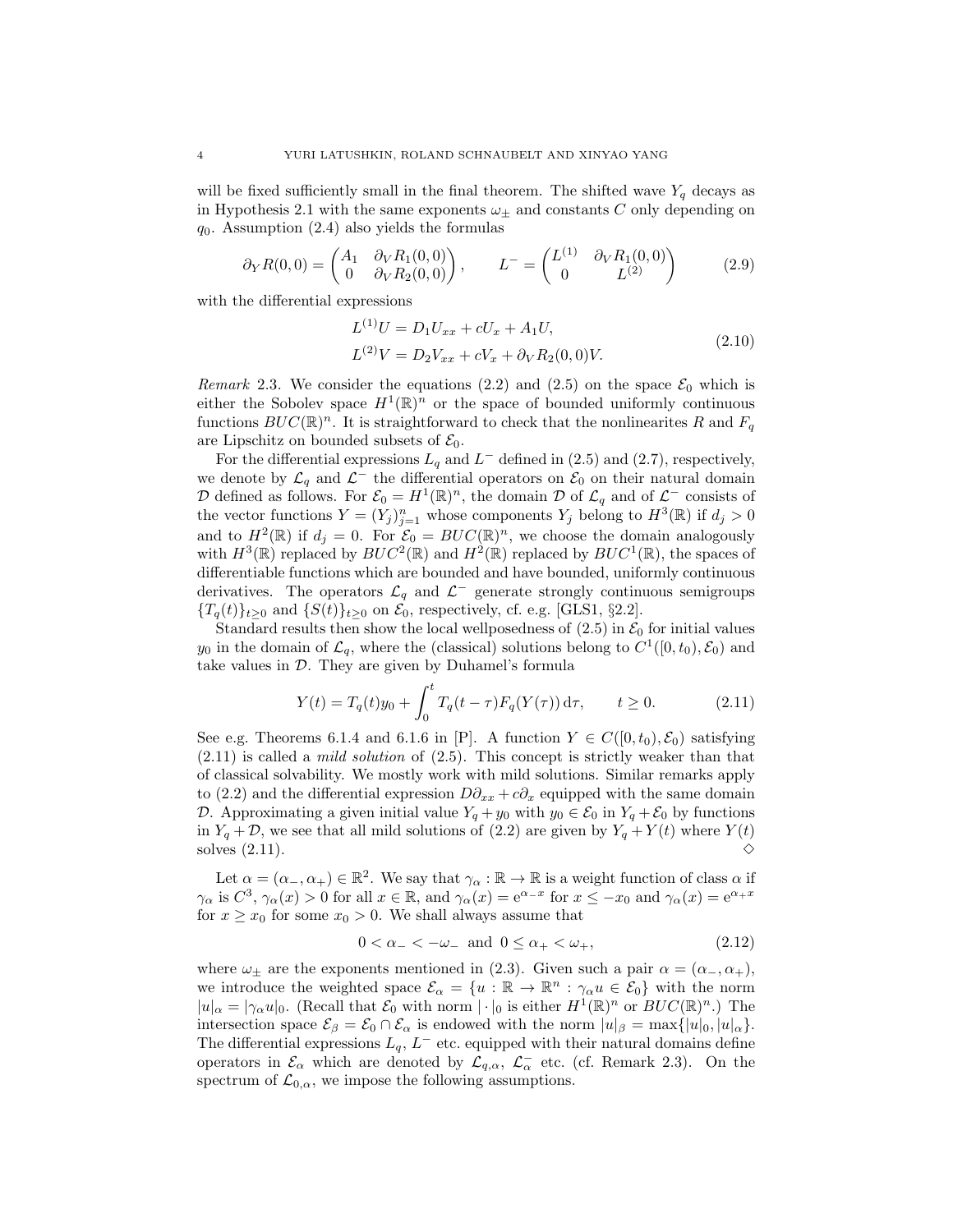**Hypothesis 2.4.** In addition to Hypotheses 2.1 and 2.2, we assume that there exists  $\alpha = (\alpha_-, \alpha_+) \in \mathbb{R}^2$  such that  $(2.12)$  with  $\omega_{\pm}$  from  $(2.3)$  and the following assertions hold.

- (a)  $\sup\{\text{Re }\lambda : \lambda \in \text{Sp}_{\text{ess}}(\mathcal{L}_{0,\alpha})\}<0$  for the differential expression  $L_0$  defined *in*  $(2.5)$ .
- (b) The only element of  $Sp(\mathcal{L}_{0,\alpha})$  in  $\{\lambda \in \mathbb{C} : \text{Re }\lambda \geq 0\}$  is a simple eigenvalue at  $\lambda = 0$  with  $Y_0'$  being the respective eigenfunction.

Here the essential spectrum  $Sp_{ess}(A)$  of a closed densely defined operator contains all points in the spectrum  $Sp(A)$  which are not isolated eigenvalues of finite algebraic multiplicity. We discuss various consequences of the above hypothesis which are important for our proofs.

**Lemma 2.5.** Let Hypotheses 2.1 and 2.2 hold. We claim that assertions  $(a)$  and (b) in Hypothesis 2.4 are satisfied for  $\mathcal{E}_0 = H^1(\mathbb{R})^n$  or  $\mathcal{E}_0 = BUC(\mathbb{R})^n$  if and only if they hold when  $\mathcal{E}_0$  is replaced by the space  $L_2(\mathbb{R})^n$  and  $\mathcal{E}_{\alpha}$  by the space  $L^2_{\alpha}(\mathbb{R})^n$ of functions u with  $\gamma_{\alpha}u \in L^2(\mathbb{R})$  which is endowed with the norm  $|u|_{\alpha} = |\gamma_{\alpha}u|_{L^2}$ .

Proof. The "if" part of the lemma is proved in Lemma 3.8 of [GLS2]. So we assume Hypothesis 2.4 for  $\mathcal{E}_0 = H^1(\mathbb{R})^n$  or  $\mathcal{E}_0 = BUC(\mathbb{R})^n$ . Then assertion (a) of this hypothesis for  $\mathcal{E}_0 = L^2(\mathbb{R})^n$  is true since the right-hand boundary of the essential spectra of  $\mathcal{L}_{0,\alpha}$  is the same for all three spaces by [GLS2, Lemma 3.5].

To show assertion (b) for  $\mathcal{E}_0 = L^2(\mathbb{R})^n$ , we assume that  $\mathcal{L}_{0,\alpha}$  on  $L^2_{\alpha}(\mathbb{R})^n$  has an isolated eigenvalue  $\lambda$  of finite algebraic multiplicity with Re  $\lambda \geq 0$ . By means of the isomorphism  $u(\cdot) \mapsto \gamma(\cdot)u(\cdot)$  between  $L^2_{\alpha}(\mathbb{R})^n$  and  $L^2(\mathbb{R})^n$  we obtain a differential operator  $\hat{\mathcal{L}}$  in  $L^2(\mathbb{R})^n$  which is similar to  $\mathcal{L}_{0,\alpha}$  in  $L^2_{\alpha}(\mathbb{R})^n$ , cf. [GLS2, Eqn. (3.2)], and hence possesses the unstable isolated eigenvalue  $\lambda$ , too. Palmer's Dichotomy Theorem in [Pa] says that the first order system corresponding to the second order eigenvalue problem for  $\mathcal L$  admits exponential dichotomies on  $\mathbb R_-\,$  and  $\mathbb R_+$ . Arguing as in the proof of Lemma 3.8 of  $[GLS2]$ , we see that the respective eigenfunction  $Z$ decays exponentially as  $x \to \pm \infty$  since its value at zero belongs to the intersection of the dichotomy subspaces. The eigenfunction thus belongs to  $BUC(\mathbb{R})^n$ , and also to  $H^1(\mathbb{R})^n$  since  $Z_x$  can be bounded by Z itself due to the eigenvalue equation, see (3.3) in [GLS2]. As a result,  $\hat{\mathcal{L}}$  in  $H^1(\mathbb{R})^n$  or  $BUC(\mathbb{R})^n$  has the unstable eigenvalue  $\lambda$  of the same multiplicity and therefore also  $\mathcal{L}_{0,\alpha}$  in  $\mathcal{E}_{\alpha}$ . Hypothesis 2.4(b) for  $\mathcal{E}_0 = H^1(\mathbb{R})^n$  or  $\mathcal{E}_0 = BUC(\mathbb{R})^n$  now shows that  $\lambda = 0$  and that it is simple, completing the proof of the lemma.  $\Box$ 

The exponential decay of the eigenfunction in the proof of the previous lemma also follows from a general (even multidimensional) result of this type proved in [R, Theorem  $3.1(iii)$ .

**Lemma 2.6.** Assume that Hypothesis 2.4 holds. Then assertions  $(a)$  and  $(b)$  in Hypothesis 2.4 are satisfied by the operator  $\mathcal{L}_{q,\alpha}$  instead of  $\mathcal{L}_{0,\alpha}$  and by the function  $Y'_q$  instead of  $Y'_0$ .

*Proof.* The operators  $\mathcal{L}_{q,\alpha}$  and  $\mathcal{L}_{0,\alpha}$  are similar via the transformation  $Y \mapsto Y(\cdot-q)$ which also maps Y' into  $Y'_q$ . The assertions then easily follow.

Lemma 2.6 says that  $\lambda = 0$  is an isolated simple eigenvalue for  $\mathcal{L}_{q,\alpha}$ . We let  $P_q^c$  denote the spectral projection for  $\mathcal{L}_{q,\alpha}$  in  $\mathcal{E}_{\alpha}$  onto ker  $\mathcal{L}_{q,\alpha} = \text{span}\{Y_q'\}$ , and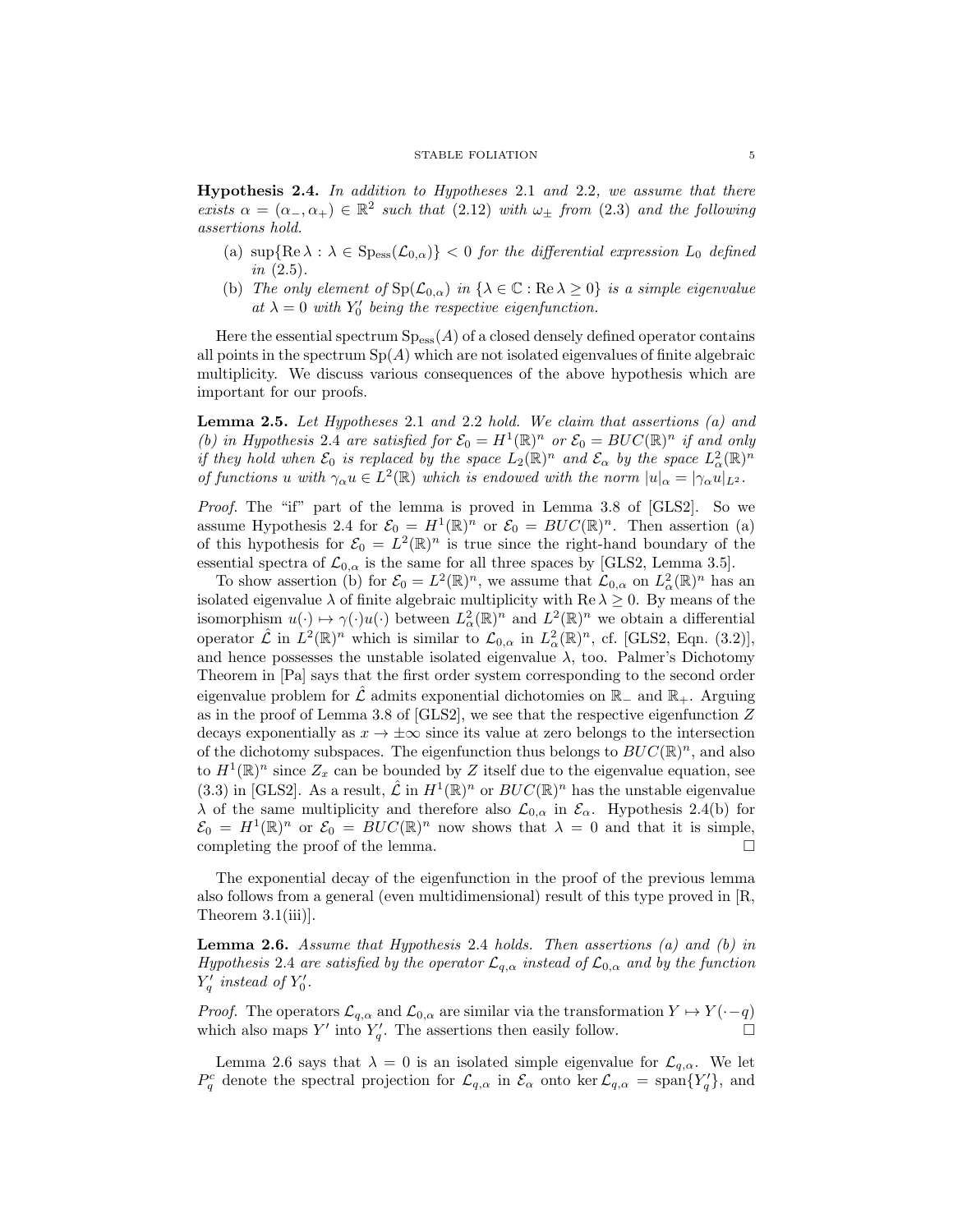write  $P_q^s = I - P_q^c$  for the complementary projection. The following lemma collects important properties of these operators.

**Lemma 2.7.** Assume Hypothesis 2.4. Let  $q_0 > 0$ . The projection  $P_q^c$  is given by

$$
P_q^c Y = \zeta_q(Y) Y_q', \qquad \zeta_q(Y_q') = 1,
$$
\n(2.13)

for an element  $\zeta_q$  in the one dimensional kernel of  $\mathcal{L}_{q,\alpha}^*$ . It induces maps

$$
P_q^c \in \mathcal{B}(\mathcal{E}_{\alpha}) \cap \mathcal{B}(\mathcal{E}_{\beta}, \mathcal{E}_{\alpha}) \cap \mathcal{B}(\mathcal{E}_{\alpha}, \mathcal{E}_{\beta}) \cap \mathcal{B}(\mathcal{E}_{\beta}) \cap \mathcal{B}(\mathcal{E}_{\alpha}, \mathcal{E}_0) \cap \mathcal{B}(\mathcal{E}_{\beta}, \mathcal{E}_0),
$$
  

$$
P_q^s \in \mathcal{B}(\mathcal{E}_{\alpha}) \cap \mathcal{B}(\mathcal{E}_{\beta}) \cap \mathcal{B}(\mathcal{E}_{\beta}, \mathcal{E}_{\alpha}) \cap \mathcal{B}(\mathcal{E}_{\beta}, \mathcal{E}_0),
$$

whose norms are uniformly bounded for  $|q| \leq q_0$ . (We use the same notation  $P_q^c$ and  $P_q^s$  on all these spaces.) The projections further satisfy

$$
||P_q^c - P_p^c||_{\mathcal{B}(\mathcal{E}_\beta)} \le C|q - p|, \qquad ||P_q^c - P_p^c||_{\mathcal{B}(\mathcal{E}_\alpha)} \le C|q - p| \tag{2.14}
$$

for  $|p|, |q| \leq q_0$  and a constant independent of p and q.

Proof. Basic operator theory (see, e.g., [DL, Lemma 2.13]) yields

$$
\operatorname{ran}(I_{\mathcal{E}_{\alpha}} - P_q^c) = \ker P_q^c = \operatorname{ran}(\mathcal{L}_{q,\alpha}).
$$

Assertion (2.13) then follows since the kernel of the adjoint operator is also one dimensional, cf. [K, Theorem IV.5.13]. As in the proof of Lemma 2.6, the operators  $\mathcal{L}^*_{q,\alpha}$  and  $\mathcal{L}^*_{0,\alpha}$  are similar and therefore the norms of  $\zeta_q \in \mathcal{E}^*_{\alpha}$  are bounded uniformly for  $|q| \le q_0$ . Also, in view of Lemma 3.3 in [GLS2], the first three derivatives of the shifted wave  $Y_q$  are bounded by  $Ce^{-\omega-\xi}$  for  $\xi \leq 0$  and by  $Ce^{-\omega+\xi}$  for  $\xi \geq 0$  with  $\omega_{\pm}$  from Hypothesis 2.1 and constants C only depending on  $q_0$ . We conclude that

$$
|P_q^c Y|_{\alpha} = |\zeta_q(Y)| |Y'_q|_{\alpha} \le C|Y|_{\alpha} |Y'_q|_{\alpha} \le C|Y|_{\beta} |Y'_q|_{\alpha},
$$
  

$$
|P_q^c Y|_{0} = |\zeta_q(Y)| |Y'_q|_{0} \le C|Y|_{\alpha} |Y'_q|_{0} \le C|Y|_{\beta} |Y'_q|_{0},
$$

which yields the asserted mapping properties of  $P_q^c$  and  $P_q^s$ .

To show  $(2.14)$ , we note that  $(2.5)$  yields

$$
L_q - L_p = \partial_Y R(Y_0(\cdot - q)) - \partial_Y R(Y_0(\cdot - p))
$$
  
=  $\int_0^1 \partial_{YY} R(sY_q + (1 - s)Y_p) ds [Y_0(\cdot - q) - Y_0(\cdot - p)],$   

$$
Y_0(x - q) - Y_0(x - p) = -\int_0^1 Y'_0(x - p - s(q - p))(q - p) ds.
$$
 (2.15)

For  $\mathcal{E}_0 = BUC$  we deduce

$$
\|\mathcal{L}_{q,\alpha} - \mathcal{L}_{p,\alpha}\|_{\mathcal{B}(\mathcal{E}_{\alpha})} = \sup_{x \in \mathbb{R}} |\partial_Y R(Y_0(x - q)) - \partial_Y R(Y_0(x - p))| \le C|q - p|,
$$
  

$$
\|\mathcal{L}_q - \mathcal{L}_p\|_{\mathcal{B}(\mathcal{E}_0)} = \sup_{x \in \mathbb{R}} |\partial_Y R(Y_0(x - q)) - \partial_Y R(Y_0(x - p))| \le C|q - p|,
$$
 (2.16)

and similarly for  $\mathcal{E}_0 = H^1$ . These estimates can easily be transferred to the resolvents on a sufficiently small circle around 0 which implies the claim  $(2.14)$ .  $\Box$ 

Remark 2.8. To provide extra information, we now determine  $\zeta_q$  from (2.13) as a solution of a differential equation. Lemma 2.5 yields that Hypothesis 2.4 is also true if we replace  $\mathcal{E}_0$  by  $L^2(\mathbb{R})$ . We first determine  $\zeta_q$  for the operator  $\mathcal{L}_{q,\alpha}^*$  acting on the dual  $L^2_{\alpha}(\mathbb{R})^*$  of the space  $L^2_{\alpha}(\mathbb{R})$  of functions with the exponential weight  $\gamma_{\alpha}$ . We recall that the operator  $\gamma_{\alpha}: L^2_{\alpha}(\mathbb{R}) \to L^2(\mathbb{R}); Y(\cdot) \mapsto \gamma_{\alpha}(\cdot)Y(\cdot)$ , is an isometric isomorphism. Moreover,  $L^2_{\alpha}(\mathbb{R})^*$  can be identified with  $L^2$ -space with the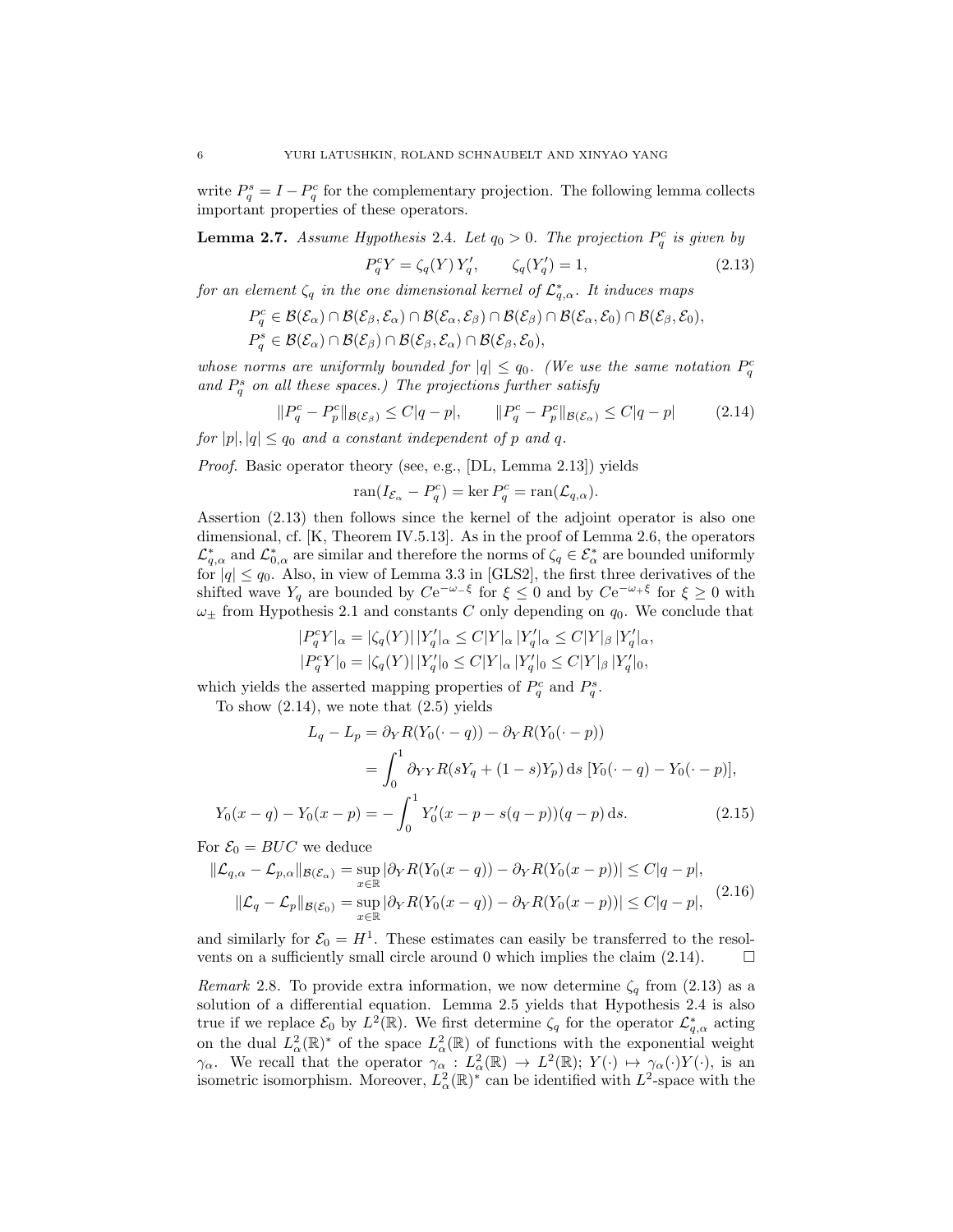weight  $1/\gamma_{\alpha}$ , where the duality map between  $L^2_{\alpha}(\mathbb{R})$  and  $L^2_{\alpha}(\mathbb{R})^*$  is given by the usual (real)  $L^2$ -scalar product. Hence, the adjoint operator  $\gamma^*_{\alpha}: L^2(\mathbb{R}) \to L^2_{\alpha}(\mathbb{R})^*$ coincides with the multiplication operator by  $\gamma_{\alpha}$ .

The operator  $\gamma_\alpha \mathcal{L}_{q,\alpha} \gamma_\alpha^{-1}$  in  $L^2(\mathbb{R})$  is Fredholm since it is similar to the Fredholm operator  $\mathcal{L}_{q,\alpha}$  in  $L^2_{\alpha}(\mathbb{R})$ . The adjoint of  $\gamma_{\alpha}\mathcal{L}_{q,\alpha}\gamma_{\alpha}^{-1}$  in  $L^2(\mathbb{R})$  is also Fredholm, and it is equal to  $\gamma_{\alpha}^{-1}\mathcal{L}_{q,\alpha}^{*}\gamma_{\alpha}$  since  $\gamma_{\alpha}^{*}=\gamma_{\alpha}$ . We note that the dimension of the kernels is preserved by similarity and duality. The functional  $\zeta_q \in \ker \mathcal{L}_{q,\alpha}^*$  from (2.13) is then represented by  $\zeta_q = \gamma_\alpha Z_q$  where  $Z_q \in L^2(\mathbb{R})$  belongs to ker  $(\gamma_\alpha^{-1} \mathcal{L}_{q,\alpha}^* \gamma_\alpha)$ . In other words,  $Z_q \in L^2(\mathbb{R})$  is the unique (up to a normalization) solution on  $\mathbb R$  of the differential equation  $(\gamma_\alpha^{-1} \mathcal{L}_{q,\alpha}^* \gamma_\alpha) Z_q = 0$ . Reasoning as in the proof of Lemma 3.8 in [GLS2] (see also Lemma 2.5) we conclude that the solution  $Z_q$  decays exponentially to zero as  $x \to \pm \infty$ . Moreover,  $Z_q$  is the translation  $Z_0(\cdot - q)$  of  $Z_0$ , and the decay of the function  $Z_q$  is thus uniform in q for  $|q| \leq q_0$ . Formula (2.13) now yields

$$
P_q^c Y = \pi_q(Y) Y_q' \quad \text{with} \quad \pi_q(Y) = \int_{\mathbb{R}} \langle Z_q(x), \gamma_\alpha(x) Y(x) \rangle \, \mathrm{d}x \tag{2.17}
$$

for all  $Y \in L^2_{\alpha}(\mathbb{R})$ , where  $Z_q$  is the exponentially decaying function normalized such that  $\pi_q(Y'_q) = 1$ .

The exponential decay of  $Z_q$  also follows from a general (even multidimensional) result of this type proved in [R, Theorem 3.1(iii)].

Finally, returning to the cases  $\mathcal{E}_0 = H^1(\mathbb{R})^n$  or  $\mathcal{E}_0 = BUC(\mathbb{R})^n$ , we notice that  $\pi_q(\cdot)$  is a bounded functional on  $\mathcal{E}_{\alpha}$  in both cases. Using also the decay properties of  $Y'_q$  recalled in the proof of Lemma 2.7, we confirm from (2.17) once again that  $P_q^c$  is a bounded operator from both  $\mathcal{E}_{\beta}$  and  $\mathcal{E}_{\alpha}$  into  $\mathcal{E}_{\beta}$ , with uniform constants for  $q \in [-q_0, q_0].$ 

Let  $B_q$  be multiplication operator induced by the matrix valued function  $B_q(\cdot)$ from (2.8). The next result follows from Lemma 8.2 of [GLS2] and its proof.

**Lemma 2.9.** Let Hypothesis 2.4. The operator  $B_q$  belongs to  $\mathcal{B}(\mathcal{E}_{\alpha}, \mathcal{E}_0)$  and satisfies  $||B_q - B_p||_{\mathcal{B}(\mathcal{E}_\alpha,\mathcal{E}_0)} \leq C|q-p|$  for  $q, p \in [-q_0, q_0]$ . Here the constant does not depend on  $p$  and  $q$ , but on  $q_0$ .

The operators  $\mathcal{L}_q$  and  $\mathcal{L}_{q,\alpha}$  generate strongly continuous semigroups on  $\mathcal{E}_0$  and  $\mathcal{E}_{\alpha}$ , respectively, which are both denoted by  $\{T_q(t)\}_{t\geq 0}$ , see e.g. [GLS1, §2.2]. By Lemma 2.6, there are numbers

$$
0 > -\nu > \sup\{\text{Re }\lambda : \lambda \in \text{Sp}(\mathcal{L}_{q,\alpha}) \setminus \{0\}\},\
$$

Lemma 3.13 of [GLS2] then yields the exponential decay

$$
||T_q(t)P_q^s||_{\mathcal{B}(\mathcal{E}_\alpha)} \leq C e^{-\nu t}, \qquad t \geq 0,
$$
\n(2.18)

see also [GLS1]. The constant  $C$  can be chosen uniform in  $q$  because of the transformation used in the proof of Lemma 2.6.

Also the operators  $\mathcal{L}^-$  and  $\mathcal{L}^-$  generate strongly continuous semigroups on  $\mathcal{E}_0$ and  $\mathcal{E}_{\alpha}$ , designated by  $\{S(t)\}_{t\geq 0}$ . Since the multiplication operator  $B_q$  is bounded on these spaces, formula (2.8) implies the variation of constant formula

$$
T_q(t-\tau) = S(t-\tau) + \int_{\tau}^{t} S(t-s)B_q T_q(s-\tau) \, ds, \qquad t \ge \tau \ge 0, \ q \in \mathbb{R}. \tag{2.19}
$$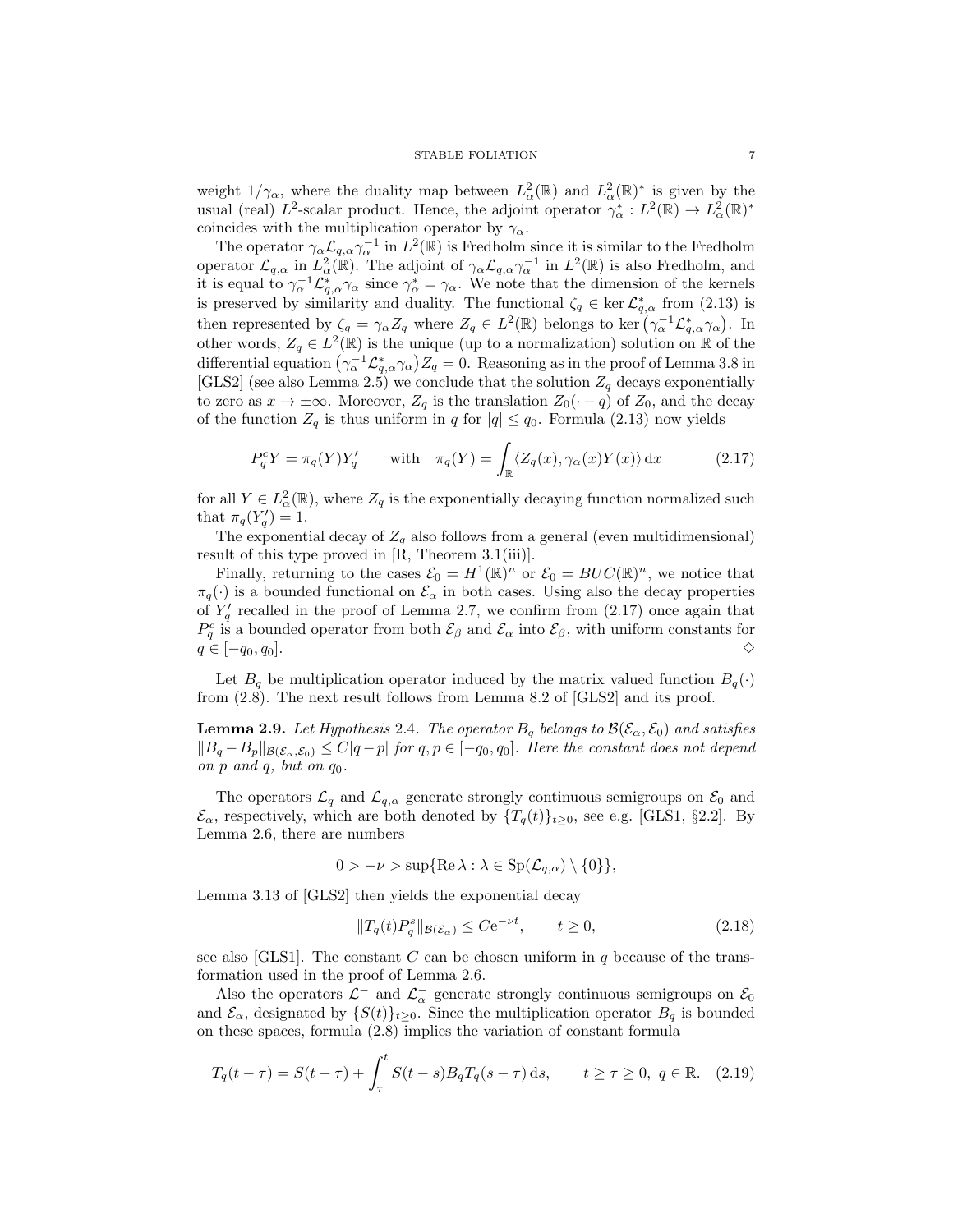The upper triangular structure of the operator  $\mathcal{L}^-$  indicated in (2.9) implies an analogous representation of the semigroup

$$
S(t) = \begin{pmatrix} S_1(t) & Q(t) \\ 0 & S_2(t) \end{pmatrix} \text{ and } Q(t) = \int_0^t S_1(t-s)\partial_V R_1(0,0)S_2(s) \,ds. \tag{2.20}
$$

Here  $\{S_1(t)\}_{t\geq 0}$  and  $\{S_2(t)\}_{t\geq 0}$  are the semigroups generated by the operators  $\mathcal{L}^{(1)}$ and  $\mathcal{L}^{(2)}$  from (2.10), respectively. On these semigroups we impose the following assumptions.

**Hypothesis 2.10.** The strongly continuous semigroup  $\{S_1(t)\}_{t\geq0}$  is bounded and the semigroup  $\{S_2(t)\}_{t>0}$  is uniformly exponentially stable on  $\mathcal{E}_0$ ; that is,

$$
||S_1(t)||_{\mathcal{B}(\mathcal{E}_0)} \leq C, \qquad ||S_2(t)||_{\mathcal{B}(\mathcal{E}_0)} \leq C e^{-\rho t}
$$

for some  $\rho > 0$  and all  $t > 0$ .

In particular,  $\text{Re}(\text{Sp}(A_1)) \leq 0$  and  $\text{Re}(\text{Sp}(\partial_V R_2(0,0))) < 0$ ; see also [GLS2, Appendix A] on further comments on the relations of the hypothesis and the spectrum of  $A_1$ .

Hypothesis 2.10 and (2.20) imply the boundedness of  $\{S(t)\}_{t>0}$  on  $\mathcal{E}_0$ ; i.e.,

$$
||S(t)||_{\mathcal{B}(\mathcal{E}_0)} \le C, \qquad t \ge 0. \tag{2.21}
$$

We next show that the semigroup  $\{T_q(t)\}_{t>0}$  is bounded on the space  $\mathcal{E}_{\beta}$ , too

**Lemma 2.11.** Assume Hypotheses 2.4 and 2.10. Take  $q_0 > 0$  and let  $\alpha = (\alpha_-, \alpha_+)$ satisfy (2.12). Then we have

$$
\sup_{|q| \le q_0} \sup_{t \ge 0} \|T_q(t)\|_{\mathcal{B}(\mathcal{E}_\beta)} < \infty. \tag{2.22}
$$

*Proof.* The variation of constant formula (2.19) yields on  $\mathcal{E}_{\beta}$ 

$$
T_q(t)P_q^s = S(t)P_q^s + \int_0^t S(t-s)B_qT_q(s)P_q^s ds.
$$
 (2.23)

As noted in Lemma 2.7 and (2.21), the projection  $P_q^s$  belongs to  $\mathcal{B}(\mathcal{E}_{\beta}, \mathcal{E}_0)$  and to  $\mathcal{B}(\mathcal{E}_{\beta}, \mathcal{E}_{\alpha})$  while the semigroup  $S(t)$  is uniformly bounded in  $\mathcal{E}_{0}$  for  $|q| \leq q_{0}$  and  $t \geq 0$ , respectively. Using (2.23), these facts, Lemma 2.9 and the exponential decay in (2.18), we can estimate

$$
\begin{aligned} ||T_q(t)P_q^s||_{\mathcal{B}(\mathcal{E}_{\beta},\mathcal{E}_0)} &\leq C||P_q^s||_{\mathcal{B}(\mathcal{E}_{\beta},\mathcal{E}_0)} \\ &+ C\int_0^t ||B_q||_{\mathcal{B}(\mathcal{E}_{\alpha},\mathcal{E}_0)} ||T_q(s)P_q^s||_{\mathcal{B}(\mathcal{E}_{\alpha})} ||P_q^s||_{\mathcal{B}(\mathcal{E}_{\beta},\mathcal{E}_{\alpha})} \, \mathrm{d}s \\ &\leq C + C\int_0^t \mathrm{e}^{-\nu t} \, \mathrm{d}s \leq C \end{aligned}
$$

for all  $t \geq 0$  and  $|q| \leq q_0$ , with uniform constants. In view of the inequality  $||T_q(t)P_q^s||_{\mathcal{B}(\mathcal{E}_\alpha)} \leq Ce^{-\nu t}$  from (2.18), we have proved (2.22) with  $T_q(t)$  replaced by  $T_q(t)P_q^s$ . Writing the semigroup as  $T_q(t) = T_q(t)P_q^s + T_q(t)P_q^c$  on  $\mathcal{E}_{\beta}$ , it remains to show (2.22) with  $T_q(t)$  replaced by  $T_q(t)P_q^c$ . Recall from Lemma 2.7 that  $P_q^c$  =  $I-P_q^s \in \mathcal{B}(\mathcal{E}_{\beta})$  projects  $\mathcal{E}_{\beta}$  onto the kernel of the generators  $\mathcal{L}_{q,0}$  and  $\mathcal{L}_{q,\alpha}$  of the semigroup  $\{T_q(t)\}_{t\geq 0}$  on  $\mathcal{E}_0$  and  $\mathcal{E}_{\alpha}$ . We conclude that  $T_q(t)P_q^cY = P_q^cY$  for all  $Y \in \mathcal{E}_{\beta}$  and  $t \geq 0$ . Therefore,  $||T_q(t)P_q^c||_{\mathcal{B}(\mathcal{E}_{\beta})} \leq C$  for  $t \geq 0$ , completing the proof of  $(2.22)$ .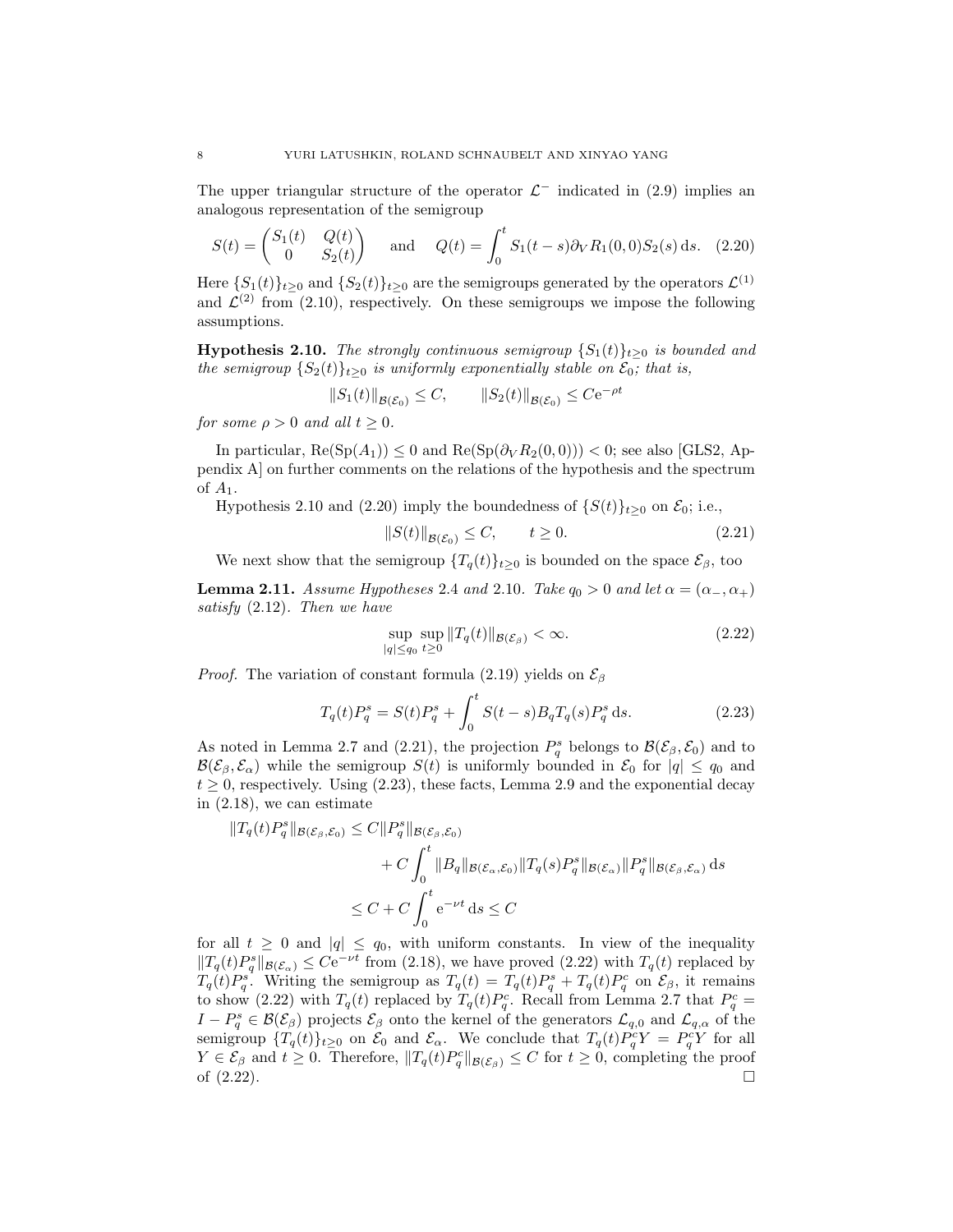### 3. The Lyapunov-Perron operator

In this section we introduce the Lyapunov-Perron operator associated with the nonlinear equation (2.5) and show that it is a contraction of a small ball in a certain space of functions  $u : \mathbb{R} \to \mathcal{E}_0 \cap \mathcal{E}_{\alpha}$ . First, we establish the main technical estimates for the nonlinearity  $F_q : \mathbb{R}^n \to \mathbb{R}^n$  defined in (2.6).

**Lemma 3.1.** Assume that  $\alpha = (\alpha_-, \alpha_+)$  satisfies (2.12) and that the nonlinearity  $R \in C^4(\mathbb{R}^n, \mathbb{R}^n)$  fulfills (2.4). Let  $\delta_1 > 0$  and choose a radius  $\delta \in (0, \delta_1]$ . Then for all functions  $y = (u, v)$  and  $\bar{y} = (\bar{u}, \bar{v})$  from  $\mathcal{E}_{\beta}$  with  $|y|_{\beta}, |\bar{y}|_{\beta} \leq \delta$  the estimates

$$
|F_q(y)|_0 \le C|y|_0 (|y|_\alpha + |v|_0), \tag{3.1}
$$

$$
|F_q(y)|_{\alpha} \le C|y|_0 |y|_{\alpha},\tag{3.2}
$$

$$
|F_q(y) - F_q(\bar{y})|_0 \le C\big(|y - \bar{y}|_0(|y|_\alpha + |\bar{y}|_\alpha) + |y - \bar{y}|_0|v|_0 + |\bar{y}|_0|v - \bar{v}|_0\big), \quad (3.3)
$$

$$
|F_q(y) - F_q(\bar{y})|_{\alpha} \le C|y - \bar{y}|_{\alpha} (|y|_0 + |\bar{y}|_0)
$$
\n(3.4)

are true, where  $C = C(\delta_1, q_0)$  and  $|q| \leq q_0$ .

*Proof.* Let  $|y|_\beta, |\bar{y}|_\beta \le \delta \le \delta_1$ . From the proof of Lemma 8.3 in [GLS2] we recall the representation

$$
F_q(y) = I_1(y) + I_2(y) + I_3(y) + I_4(y) + I_5(y),
$$

where  $Y_q = (U_q, V_q), y = (u, v),$ 

$$
I_1(y) = \int_0^1 (\partial_u r (Y_q + ty) - \partial_u r (Y_q)) uV_q dt,
$$
  
\n
$$
I_2(y) = \int_0^1 (\partial_u r (Y_q + ty)u) tv dt,
$$
  
\n
$$
I_3(y) = \int_0^1 (\partial_v r (Y_q + ty) - \partial_v r (Y_q)) vV_q dt,
$$
  
\n
$$
I_4(y) = \int_0^1 (\partial_v r (Y_q + ty)v) tv dt,
$$
  
\n
$$
I_5(y) = \int_0^1 (r (Y_q + ty) - r (Y_q)) v dt,
$$

and the function  $r \in C^3(\mathbb{R}^n, \mathbb{R}^{n \times n})$  is given by

$$
r(u, v) = \int_0^1 \partial_v R(u, tv) dt.
$$

We note that r is only applied to functions which are uniformly bounded by  $C(1 +$  $\delta_1$ ). It is then straightforward to check the inequalities  $|I_j(y)|_0 \leq C |y|_0 |y|_0$  for  $j \in \mathbb{Z}$  $\{2,\ldots,5\}$  and  $|I_j(y)|_{\alpha} \leq C|y|_0 |y|_{\alpha}$  for  $j \in \{1,2,\ldots,5\}$ . Since  $uV_q = (\gamma_\alpha u)(\gamma_\alpha^{-1}V_q)$ and  $(\gamma_\alpha^{-1}V_q) \in BUC^1(\mathbb{R})^{n_1}$  by Lemma 3.7 of [GLS2], we can further estimate  $|I_1(y)|_0 \leq C|y|_0 |y|_\alpha$ , finishing the proof of (3.1) and (3.2). Here and below the constants only depend on  $\delta_1$  and  $q_0$ .

To show (3.3) and (3.4), we deal with each integral  $I_j$  separately. The terms  $|y-\bar{y}|_0 (|y|_{\alpha}+|\bar{y}|_{\alpha})$  and  $|y-\bar{y}|_{\alpha} (|y|_0+|\bar{y}|_0)$  come from  $I_1$  while the remaining ones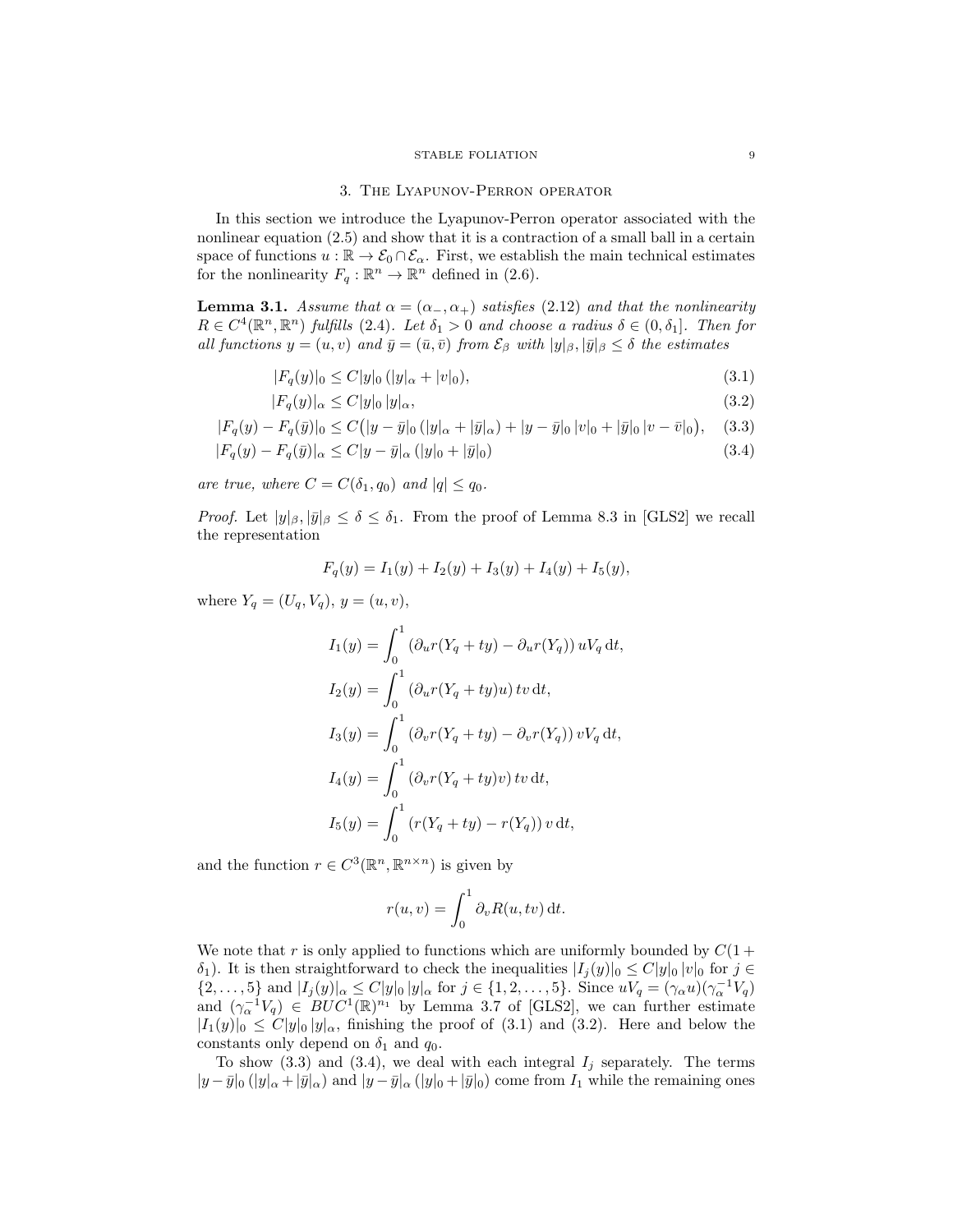originate from  $I_2$  through  $I_5$ . We first represent  $I_1(y) - I_1(\bar{y})$  as

$$
I_1(y) - I_1(\bar{y}) = \int_0^1 \int_0^1 \partial_y \partial_u r(Y_q + st(y - \bar{y}) + t\bar{y}) uV_q t(y - \bar{y}) ds dt
$$
  
+ 
$$
\int_0^1 \int_0^1 \partial_y \partial_u r(Y_q + st\bar{y}) (u - \bar{u}) V_q t\bar{y} ds dt.
$$
 (3.5)

Using  $uV_q(y - \bar{y}) = (\gamma_\alpha u)(\gamma_\alpha^{-1}V_q)(y - \bar{y})$  and  $(u - \bar{u})V_q\bar{y} = (u - \bar{u})\gamma_\alpha^{-1}V_q\gamma_\alpha y$  as above, we conclude that  $|I_1(y) - I_1(\bar{y})|_0 \leq C |y - \bar{y}|_0 (|y|_\alpha + |\bar{y}|_\alpha)$ . If we multiply (3.5) by  $\gamma_{\alpha}$ , we directly estimate  $|I_1(y) - I_1(\bar{y})|_{\alpha} \leq C(|y|_0 + |\bar{y}|_0)|y - \bar{y}|_{\alpha}$  since  $|u| \le |y|$ . Likewise, we write  $I_5(y) - I_5(\bar{y})$  as

$$
I_5(y) - I_5(\bar{y}) = \int_0^1 \int_0^1 (\partial_y r(Y_q + sty) - \partial_y r(Y_q + st\bar{y})) \, \mathrm{d}y \, \mathrm{d}\mathbf{t} + \int_0^1 \int_0^1 \partial_y r(Y_q + ts\bar{y}) \mathrm{d}v \, \mathrm{d}y \, \mathrm{d}t + \int_0^1 \int_0^1 \partial_y r(Y_q + st\bar{y}) \mathrm{d}\bar{y} \, \mathrm{d}y \, \mathrm{d}y \, \mathrm{d}y \, \mathrm{d}y \, \mathrm{d}y \, \mathrm{d}y \, \mathrm{d}y \, \mathrm{d}y \, \mathrm{d}y \, \mathrm{d}y \, \mathrm{d}y \, \mathrm{d}y \, \mathrm{d}y \, \mathrm{d}y \, \mathrm{d}y \, \mathrm{d}y \, \mathrm{d}y \, \mathrm{d}y \, \mathrm{d}y \, \mathrm{d}y \, \mathrm{d}y \, \mathrm{d}y \, \mathrm{d}y \, \mathrm{d}y \, \mathrm{d}y \, \mathrm{d}y \, \mathrm{d}y \, \mathrm{d}y \, \mathrm{d}y \, \mathrm{d}y \, \mathrm{d}y \, \mathrm{d}y \, \mathrm{d}y \, \mathrm{d}y \, \mathrm{d}y \, \mathrm{d}y \, \mathrm{d}y \, \mathrm{d}y \, \mathrm{d}y \, \mathrm{d}y \, \mathrm{d}y \, \mathrm{d}y \, \mathrm{d}y \, \mathrm{d}y \, \mathrm{d}y \, \mathrm{d}y \, \mathrm{d}y \, \mathrm{d}y \, \mathrm{d}y \, \mathrm{d}y \, \mathrm{d}y \, \mathrm{d}y \, \mathrm{d}y \, \mathrm{d}y \, \mathrm{d}y \, \mathrm{d}y \, \mathrm{d}y \, \mathrm{d}y \, \mathrm{d}y \, \mathrm{d}y \, \mathrm{d}y \, \mathrm{d}y \, \mathrm{d}y \, \mathrm{d}y \, \mathrm{d}y \, \mathrm{d}y \, \mathrm{d}y \, \mathrm{d}y \, \mathrm{d}y \, \mathrm{d}y \, \mathrm{d}y \, \mathrm{d}y \, \mathrm{d}y \, \mathrm{d}y \, \mathrm{d}y \, \mathrm{
$$

and obtain the bounds  $|I_5(y) - I_5(\bar{y})|_0 \leq C(|y - \bar{y}|_0 |v|_0 + |\bar{y}|_0 |v - \bar{v}|_0)$ , recalling that  $|y|_0 \leq \delta_1$  by assumption. After multiplying (3.6) by  $\gamma_\alpha$ , it also follows that  $|I_5(y) - I_5(\bar{y})|_{\alpha} \leq C(|y|_0 |y - \bar{y}|_{\alpha} + |\bar{y}|_0 |v - \bar{v}|_{\alpha})$  since  $|v| \leq |y|$ . Similarly, the formulas

$$
I_2(y) - I_2(\bar{y}) = \int_0^1 \left( \partial_u r (Y_q + ty) - \partial_u r (Y_q + t\bar{y}) \right) u t v \, dt \tag{3.7}
$$
\n
$$
+ \int_0^1 \partial_u r (Y_q + t\bar{y}) (u - \bar{u}) t v \, dt + \int_0^1 \partial_u r (Y_q + t\bar{y}) \bar{u} t (v - \bar{v}) \, dt,
$$
\n
$$
I_4(y) - I_4(\bar{y}) = \int_0^1 \left( \partial_v r (Y_q + ty) - \partial_v r (Y_q + t\bar{y}) \right) v t v \, dt \tag{3.8}
$$
\n
$$
+ \int_0^1 \partial_v r (Y_q + t\bar{y}) (v - \bar{v}) t v \, dt + \int_0^1 \partial_v r (Y_q + t\bar{y}) \bar{v} t (v - \bar{v}) \, dt
$$

imply the inequalities

$$
|I_2(y) - I_2(\bar{y})|_0 \le C(|y - \bar{y}|_0 |v|_0 + |\bar{y}|_0 |v - \bar{v}|_0),
$$
  

$$
|I_4(y) - I_4(\bar{y})|_0 \le C(|y - \bar{y}|_0 |v|_0 + |\bar{y}|_0 |v - \bar{v}|_0).
$$

Multiplying (3.7) and (3.8) by  $\gamma_\alpha,$  we also derive

$$
|I_2(y) - I_2(\bar{y})|_{\alpha} \le C(|y|_0 |y - \bar{y}|_{\alpha} + |\bar{y}|_0 |v - \bar{v}|_{\alpha}),
$$
  

$$
|I_4(y) - I_4(\bar{y})|_{\alpha} \le C(|y|_0 |y - \bar{y}|_{\alpha} + |\bar{y}|_0 |v - \bar{v}|_{\alpha}).
$$

We finally compute

$$
I_3(y) - I_3(\bar{y}) = \int_0^1 \int_0^1 \partial_y \partial_v r(Y_q + st(y - \bar{y}) + t\bar{y}) vV_q t(y - \bar{y}) \, ds \, dt
$$

$$
+ \int_0^1 \int_0^1 \partial_y \partial_v r(Y_q + st\bar{y})(v - \bar{v}) V_q t\bar{y} \, ds \, dt.
$$

Again we infer that

$$
|I_3(y) - I_3(\bar{y})|_0 \leq C(|y - \bar{y}|_0 |v|_0 + |\bar{y}|_0 |v - \bar{v}|_0),
$$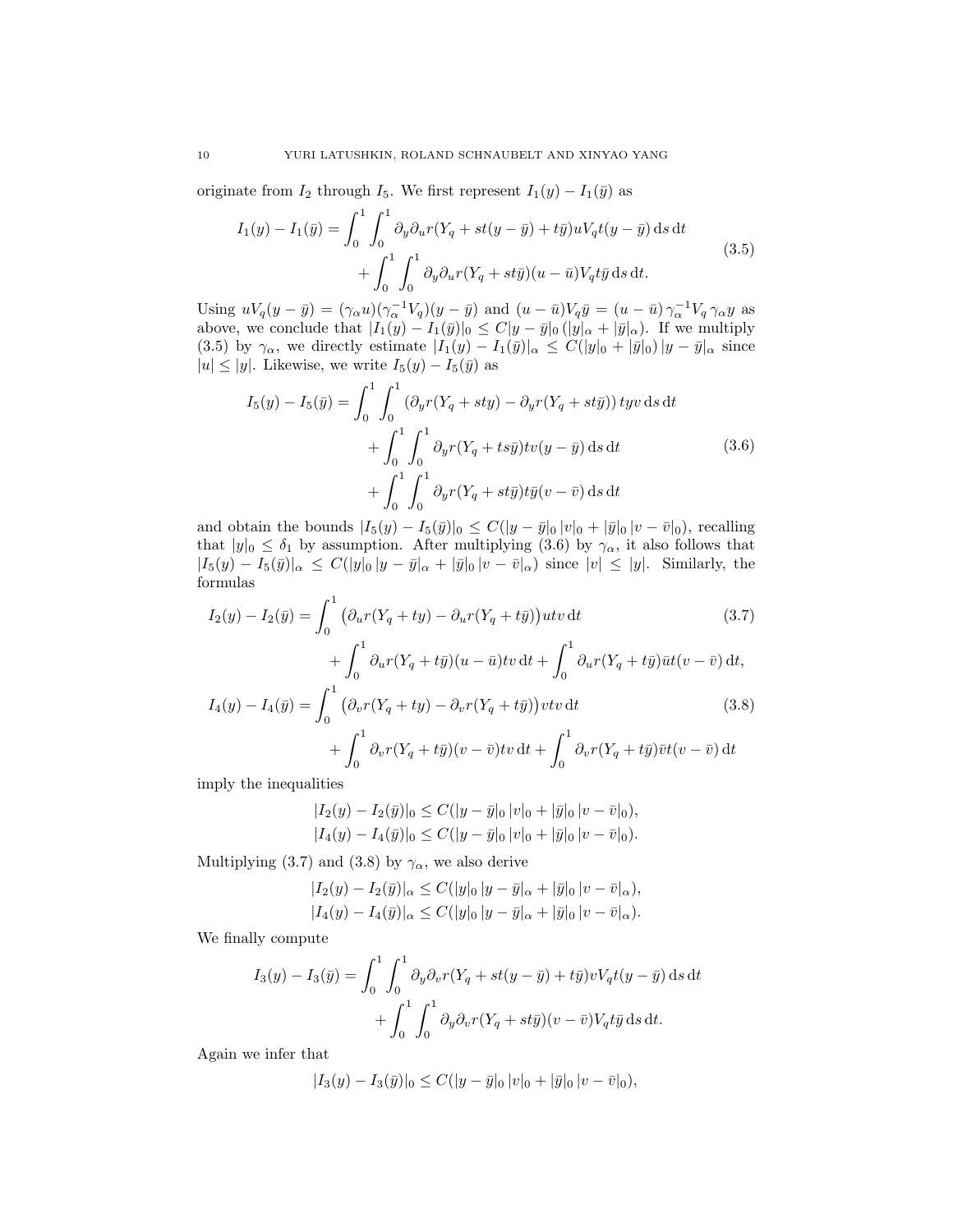$$
|I_3(y) - I_3(\bar{y})|_{\alpha} \le C(|y|_0 |y - \bar{y}|_{\alpha} + |\bar{y}|_0 |v - \bar{v}|_{\alpha}).
$$

This completes the proof of the lemma.

It follows from the observations after Lemma 2.9 that the realization of  $L_q$  in  $\mathcal{E}_{\beta} = \mathcal{E}_0 \cap \mathcal{E}_{\alpha}$  generates a strongly continuous semigroup. The Lipschitz properties proved in the above lemma thus imply that the semilinear equation (2.5) is locally wellposed also in  $\mathcal{E}_{\beta}$ , cf. Remark 2.3.  $\diamond$ 

We next establish basic properties of the Lyapunov-Perron operator  $\Phi_q(y, z_0)$ defined for  $t \geq 0$  by

$$
\Phi_q(y, z_0)(t) = T_q(t) P_q^s z_0 + \int_0^t T_q(t - \tau) P_q^s F_q(y(\tau)) d\tau - \int_t^\infty P_q^c F_q(y(\tau)) d\tau, \tag{3.9}
$$

where  $|q| \leq q_0$  and  $z_0 \in \mathcal{E}_0 \cap \mathcal{E}_\alpha = \mathcal{E}_\beta$  satisfies

$$
|z_0|_{\beta} = \max\{|z_0|_0, |z_0|_{\alpha}\} \le \delta_0,\tag{3.10}
$$

for some  $\delta_0 > 0$ . Here we use that  $P_q^c$  maps into the kernel of the generator of  ${T_q(t)}_{t\geq 0}$ , see Lemma 2.7, so that the semigroup is just the identity on the range of  $P_q^c$  and we can omit it in the second integral in (3.9).

For a continuous map  $y = (u, v) : \mathbb{R}_+ \to \mathcal{E}_{\beta} = \mathcal{E}_0 \cap \mathcal{E}_{\alpha}$  we define the norms

$$
||y||_{\omega,\alpha} = \sup_{t \ge 0} e^{\omega t} |y(t)|_{\alpha}, \quad ||y||_{0,0} = \sup_{t \ge 0} |y(t)|_0, \quad ||v||_{\omega,0} = \sup_{t \ge 0} e^{\omega t} |v(t)|_0,
$$

where  $\omega > 0$  is specified below and  $\alpha = (\alpha_-, \alpha_+)$  is given by (2.12). Let  $\delta > 0$ . Then  $(\mathbb{B}_{\delta}, \|\cdot\|)$  is the set of continuous functions  $y : \mathbb{R}_{+} \to \mathcal{E}_{0} \cap \mathcal{E}_{\alpha}$  such that

$$
||y|| := \max(||y||_{\omega,\alpha}, ||y||_{0,0}, ||v||_{\omega,0}) \le \delta.
$$
\n(3.11)

We recall from Hypothesis 2.10 and (2.18) the exponential estimates

$$
||S_2(t)||_{\mathcal{B}(\mathcal{E}_0)} \leq C e^{-\rho t}, \qquad ||T_q(t)P_q^s||_{\mathcal{B}(\mathcal{E}_\alpha)} \leq C e^{-\nu t}
$$
\n(3.12)

for  $t \geq 0$ . For technical reasons (see the next proof), if necessary we have to modify these exponents such that

$$
0 < \omega < \rho < \nu. \tag{3.13}
$$

This is always possible, though one may lose information here. By Lemma 2.11, the semigroup  $\{T_q(t)\}_{t\geq 0}$  is bounded in  $\mathcal{E}_{\beta}$ . The above constants do not depend on  $|q| \leq q_0$ .

**Lemma 3.2.** Take  $q_0 > 0$ . Let  $\delta > 0$  and  $\delta_0 = \delta_0(\delta, q_0) > 0$  be small enough. For each  $z_0 \in \mathbb{B}_{\delta_0}(|\cdot|_{\beta})$  the Lyapunov-Perron operator  $y \mapsto \Phi_q(y, z_0)$  leaves  $\mathbb{B}_{\delta}(\|\cdot\|)$ invariant and is a strict contraction on this ball for all  $|q| \leq q_0$ . Moreover, for the norm  $\|\cdot\|$  defined in (3.11) one has

$$
\|\Phi_q(y, z_0) - \Phi_q(\bar{y}, \bar{z}_0)\| \le C|z_0 - \bar{z}_0|_\beta + C\delta \|y - \bar{y}\|
$$
\n(3.14)

for some  $C > 0$  and all  $z_0, \bar{z}_0 \in \mathbb{B}_{\delta_0}(|\cdot|_{\beta}), y, \bar{y} \in \mathbb{B}_{\delta}(\|\cdot\|),$  and  $|q| \leq q_0$ .

Proof. Let  $t \geq 0$ ,  $\delta, \delta_0 > 0$ ,  $z_0, \overline{z}_0 \in \mathbb{B}_{\delta_0}(|\cdot|_{\beta})$ ,  $y, \overline{y} \in \mathbb{B}_{\delta}(|\cdot|_{\beta})$ , and  $|q| \leq q_0$ . Below the constants are uniform for  $\delta$ ,  $\delta_0$  and q in bounded subsets. By  $\pi_1 y = u$ and  $\pi_2 y = v$ , we denote the projection of  $y = (u, v)$  onto its first and second components. Formulas (2.19) and (2.20) yield

$$
\pi_2 T_q(t-\tau) = S_2(t-\tau)\pi_2 + \int_{\tau}^{t} S_2(t-s)\pi_2 B_q T_q(s-\tau) \,ds, \quad 0 \le \tau \le t. \tag{3.15}
$$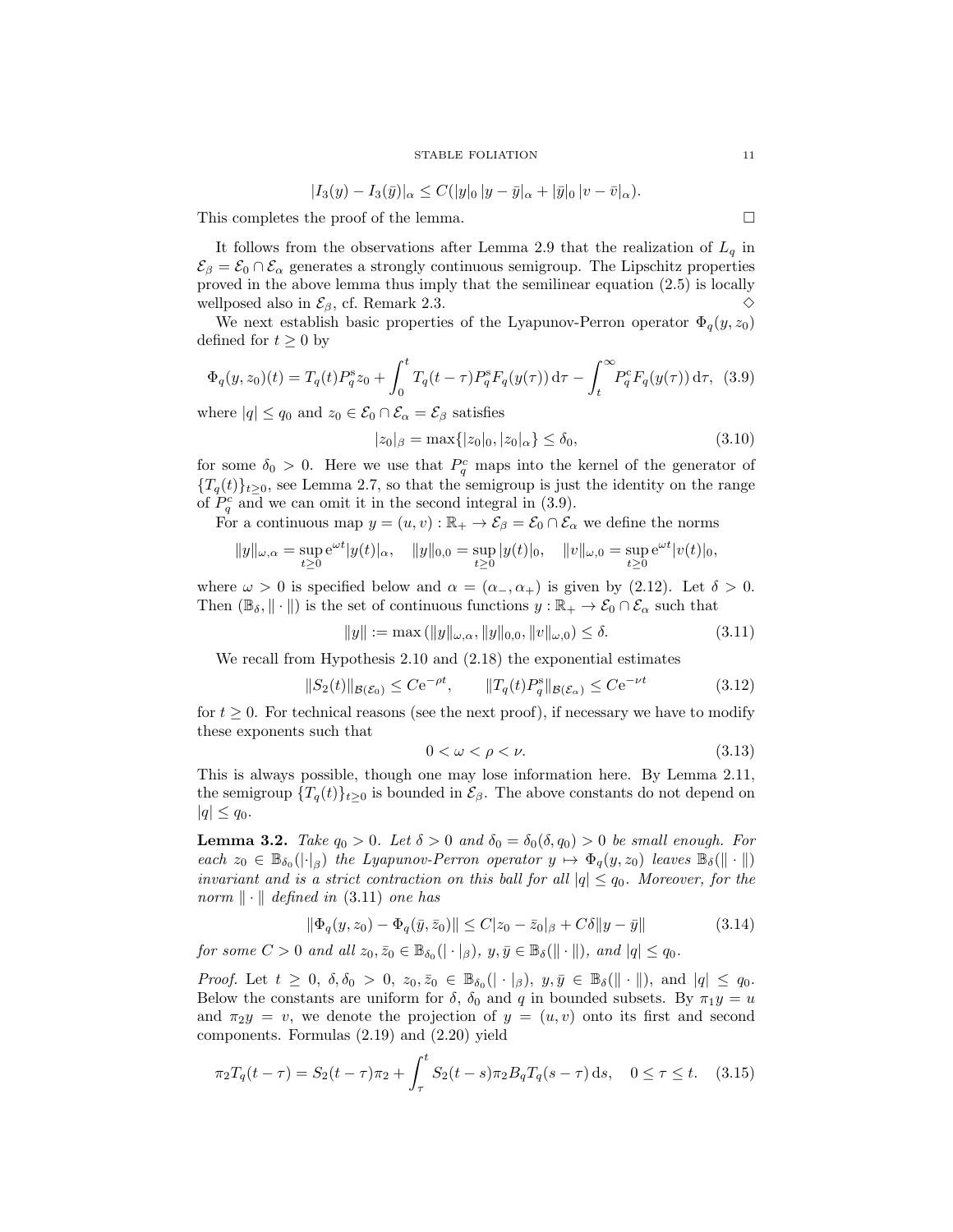1a) Using (3.15), (3.12), Lemmas 2.7 and 2.9, the second component of the first integral in (3.9) can be estimated by

$$
e^{\omega t} \left| \pi_2 \int_0^t T_q(t-\tau) P_q^s F_q(y(\tau)) d\tau \right|_0
$$
\n
$$
\leq C e^{\omega t} \int_0^t \left( e^{-\rho(t-\tau)} |F_q(y(\tau))|_\beta + \int_\tau^t e^{-\rho(t-s)} e^{-\nu(s-t)} |F_q(y(\tau))|_\alpha ds \right) d\tau,
$$
\n(3.16)

since

$$
|S_2(t-\tau)\pi_2 P_q^s F_q(y(\tau))|_0 \leq ||S_2(t-\tau)\pi_2||_{\mathcal{B}(\mathcal{E}_0)}||P_q^s||_{\mathcal{B}(\mathcal{E}_\beta,\mathcal{E}_0)}|F_q(y(\tau))|_{\beta}, \quad (3.17)
$$
  

$$
|S_2(t-s)\pi_2 B_q T_q(s-\tau) P_q^s F_q(y(\tau))|_0 \qquad (3.18)
$$

 $\leq \|S_2(t-s)\pi_2\|_{\mathcal{B}(\mathcal{E}_0)} \|B_q\|_{\mathcal{B}(\mathcal{E}_\alpha,\mathcal{E}_0)} \|T_q(s-\tau)P_q^s\|_{\mathcal{B}(\mathcal{E}_\alpha)} |F_q(y(\tau))|_{\alpha}.$ 

Because of  $(3.1)$  and  $(3.2)$ , the formulas  $(3.16)$  and  $(3.13)$  yield

$$
e^{\omega t} \left| \pi_2 \int_0^t T_q(t-\tau) P_q^s F_q(y(\tau)) d\tau \right|_0
$$
  
\n
$$
\leq C e^{\omega t} \int_0^t \left( e^{-\rho(t-\tau)} e^{-\omega \tau} e^{\omega \tau} (|y(\tau)|_{\alpha} + |v(\tau)|_0) |y(\tau)|_0 \right)
$$
  
\n
$$
+ \int_{\tau}^t e^{-\rho(t-s)} e^{-\nu(s-t)} e^{-\omega \tau} e^{\omega \tau} |y(\tau)|_{\alpha} |y(\tau)|_0 ds \right) d\tau
$$
  
\n
$$
\leq C(\|y\|_{\omega,\alpha} + \|v\|_{\omega,0}) \|y\|_{0,0} \int_0^t e^{(\omega-\rho)(t-\tau)} d\tau
$$
  
\n
$$
+ C\|y\|_{\omega,\alpha} \|y\|_{0,0} \int_0^t e^{\omega(t-\tau)} \left( \int_{\tau}^t e^{-\rho(t-s)} e^{-\nu(s-\tau)} ds \right) d\tau
$$
  
\n
$$
\leq C\|y\|^2 \leq C\delta^2.
$$

We next employ  $(3.12)$ ,  $(3.2)$  and  $(3.13)$  to bound

$$
e^{\omega t} \left| \int_0^t T_q(t-\tau) P_q^s F_q(y(\tau)) d\tau \right|_{\alpha} \le C \int_0^t e^{\omega t} e^{-\nu(t-\tau)} e^{-\omega \tau} e^{\omega \tau} |y(\tau)|_0 |y(\tau)|_{\alpha} d\tau
$$
  

$$
\le C \|y\|_{0,0} \|y\|_{\omega,\alpha} \le C\delta^2.
$$

To finish with the first integral in  $(3.9)$ , it remains to control the  $|\cdot|_0$  norm of its first component. Here (2.19), (2.21), Lemma 2.7 (in particular, that  $P_q^s \in \mathcal{B}(\mathcal{E}_{\beta}, \mathcal{E}_0)$ ), Lemma 2.9,  $(3.1)$ ,  $(3.12)$ ,  $(3.2)$  and  $(3.13)$  imply the inequalities

$$
\begin{aligned}\n&\left|\pi_{1} \int_{0}^{t} T_{q}(t-\tau) P_{q}^{s} F_{q}(y(\tau)) \, \mathrm{d}\tau\right|_{0} \\
&= \left|\pi_{1} \int_{0}^{t} S(t-\tau) P_{q}^{s} F_{q}(y(\tau)) \, \mathrm{d}\tau + \pi_{1} \int_{0}^{t} \int_{\tau}^{t} S(t-s) B_{q} T_{q}(s-\tau) P_{q}^{s} F_{q}(y(\tau)) \, \mathrm{d}s \, \mathrm{d}\tau\right|_{0} \\
&\leq C \int_{0}^{t} |F_{q}(y(\tau))|_{\beta} \, \mathrm{d}\tau + C \|B_{q}\|_{\mathcal{B}(\mathcal{E}_{\alpha},\mathcal{E}_{0})} \int_{0}^{t} \int_{\tau}^{t} |T_{q}(s-\tau) P_{q}^{s} F_{q}(y(\tau))|_{\alpha} \, \mathrm{d}s \, \mathrm{d}\tau \\
&\leq C \int_{0}^{t} e^{-\omega \tau} |y(\tau)|_{0} e^{\omega \tau} (|y(\tau)|_{\alpha} + |v(\tau)|_{0}) \, \mathrm{d}\tau + C \int_{0}^{t} \int_{\tau}^{t} e^{-\nu(s-\tau)} |y(\tau)|_{0} |y(\tau)|_{\alpha} \, \mathrm{d}s \, \mathrm{d}\tau \\
&\leq C \|y\|_{0,0} \left(\|y\|_{\omega,\alpha} + \|v\|_{\omega,0}\right) \int_{0}^{t} e^{-\omega \tau} \mathrm{d}\tau + C \|y\|_{0,0} \|y\|_{\omega,\alpha} \int_{0}^{t} \int_{\tau}^{t} e^{-\nu(s-\tau)} \mathrm{d}s \, e^{-\omega \tau} \, \mathrm{d}\tau\n\end{aligned}
$$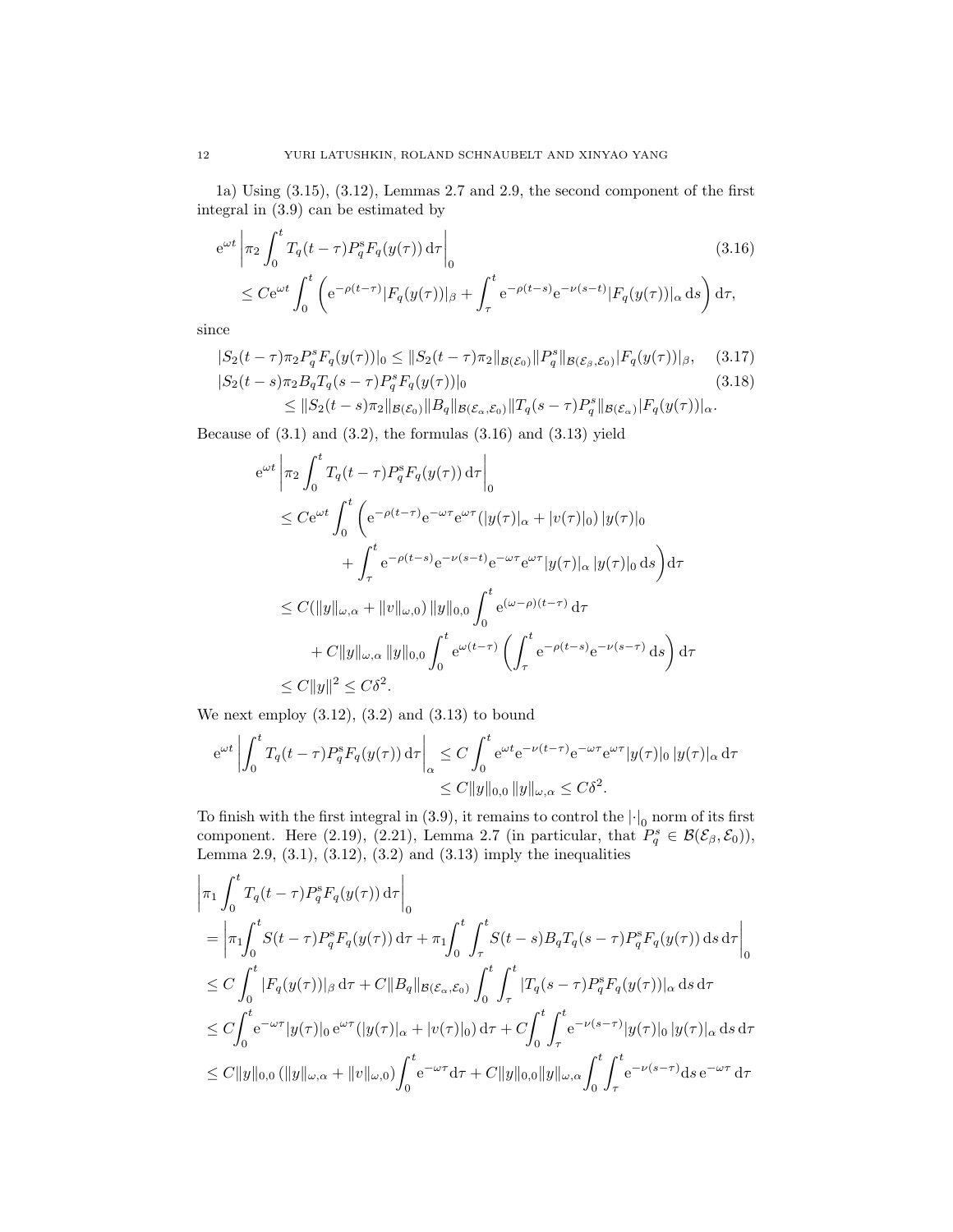$\leq C\delta^2$ .

1b) We now treat the term  $T_q(t)P_q^s z_0$  in (3.9). From (3.12) and (3.13) we infer

$$
e^{\omega t} |T_q(t)P_q^s z_0|_{\alpha} \le Ce^{\omega t} e^{-\nu t} |z_0|_{\alpha} \le C|z_0|_{\beta} \le C\delta_0.
$$

By means of (2.19), (2.21), Lemma 2.7 (in particular, that  $P_q^s \in \mathcal{B}(\mathcal{E}_{\beta}, \mathcal{E}_0)$ ) and Lemma 2.9, as well as  $(3.12)$ , we next compute

$$
\begin{aligned} |\pi_1 T_q(t) P_q^s z_0|_0 &\le |S(t) P_q^s z_0|_0 + \int_0^t |S(t-s) B_q T_q(s) P_q^s z_0|_0 \, \mathrm{d}s \\ &\le C |z_0|_\beta + C \int_0^t \|B_q\|_{\mathcal{B}(\mathcal{E}_\alpha, \mathcal{E}_0)} \mathrm{e}^{-\nu s} |z_0|_\alpha \, \mathrm{d}s \\ &\le C |z_0|_\beta \le C \delta_0. \end{aligned}
$$

Finally, formulas (3.15), (3.12), Lemmas 2.7 and 2.9, as well as inequality (3.13) imply

$$
e^{\omega t} |\pi_2 T_q(t) P_q^s z_0|_0 \le e^{\omega t} |S_2(t) \pi_2 P_q^s z_0|_0 + \int_0^t |S_2(t - s) \pi_2 B_q T_q(s) P_q^s z_0|_0 ds
$$
  

$$
\le C e^{(\omega - \rho)t} |z_0|_\beta + C \int_0^t e^{\omega t} e^{-\rho(t - s)} e^{-\nu s} |z_0|_\alpha ds
$$
  

$$
\le C |z_0|_\beta \le C \delta_0.
$$

1c) To show the invariance, it remains to bound the norms of the last integral in (3.9). Lemma 2.7 (in particular, that  $P_q^c \in \mathcal{B}(\mathcal{E}_{\alpha}, \mathcal{E}_{\beta})$ ) and estimate (3.2) yield

$$
e^{\omega t} \left| \int_t^{\infty} P_q^c F_q(y(\tau)) d\tau \right|_{\beta} \le C \int_t^{\infty} e^{\omega t} |F_q(y(\tau))|_{\alpha} d\tau
$$
  

$$
\le C \int_t^{\infty} e^{\omega t} e^{-\omega \tau} e^{\omega \tau} |y(\tau)|_0 |y(\tau)|_{\alpha} d\tau
$$
  

$$
\le C \|y\|_{0,0} \|y\|_{\omega,\alpha} \le C\delta^2.
$$

We thus have shown that  $\Phi_q(\cdot, z_0)$  leaves the ball  $\mathbb{B}_\delta(\|\cdot\|)$  invariant if first  $\delta > 0$ and then  $\delta_0 > 0$  are chosen small enough.

2) For the contractivity we have to estimate the difference

$$
\Phi_q(y, z_0) - \Phi_q(\bar{y}, z_0) = \int_0^t T_q(t - \tau) P_q^s \big( F_q(y(\tau)) - F_q(\bar{y}(\tau)) \big) d\tau
$$
\n
$$
- \int_t^\infty P_q^c \big( F_q(y(\tau)) - F_q(\bar{y}(\tau)) \big) d\tau.
$$
\n(3.19)

2a) Using (2.19), (2.21), (3.12), Lemma 2.7 (in particular, that  $P_q^s \in \mathcal{B}(\mathcal{E}_{\beta}, \mathcal{E}_0)$ ) and Lemma 2.9, we bound the first integral by

$$
\left| \int_0^t T_q(t-\tau) P_q^s \left( F_q(y(\tau)) - F_q(\bar{y}(\tau)) \right) d\tau \right|_0
$$
  
\n
$$
\leq \left| \int_0^t S(t-\tau) P_q^s \left( F_q(y(\tau)) - F_q(\bar{y}(\tau)) \right) d\tau \right|_0
$$
  
\n
$$
+ \left| \int_0^t \int_\tau^t S(t-s) B_q T_q(s-\tau) P_q^s \left( F_q(y(\tau)) - F_q(\bar{y}(\tau)) \right) ds d\tau \right|_0
$$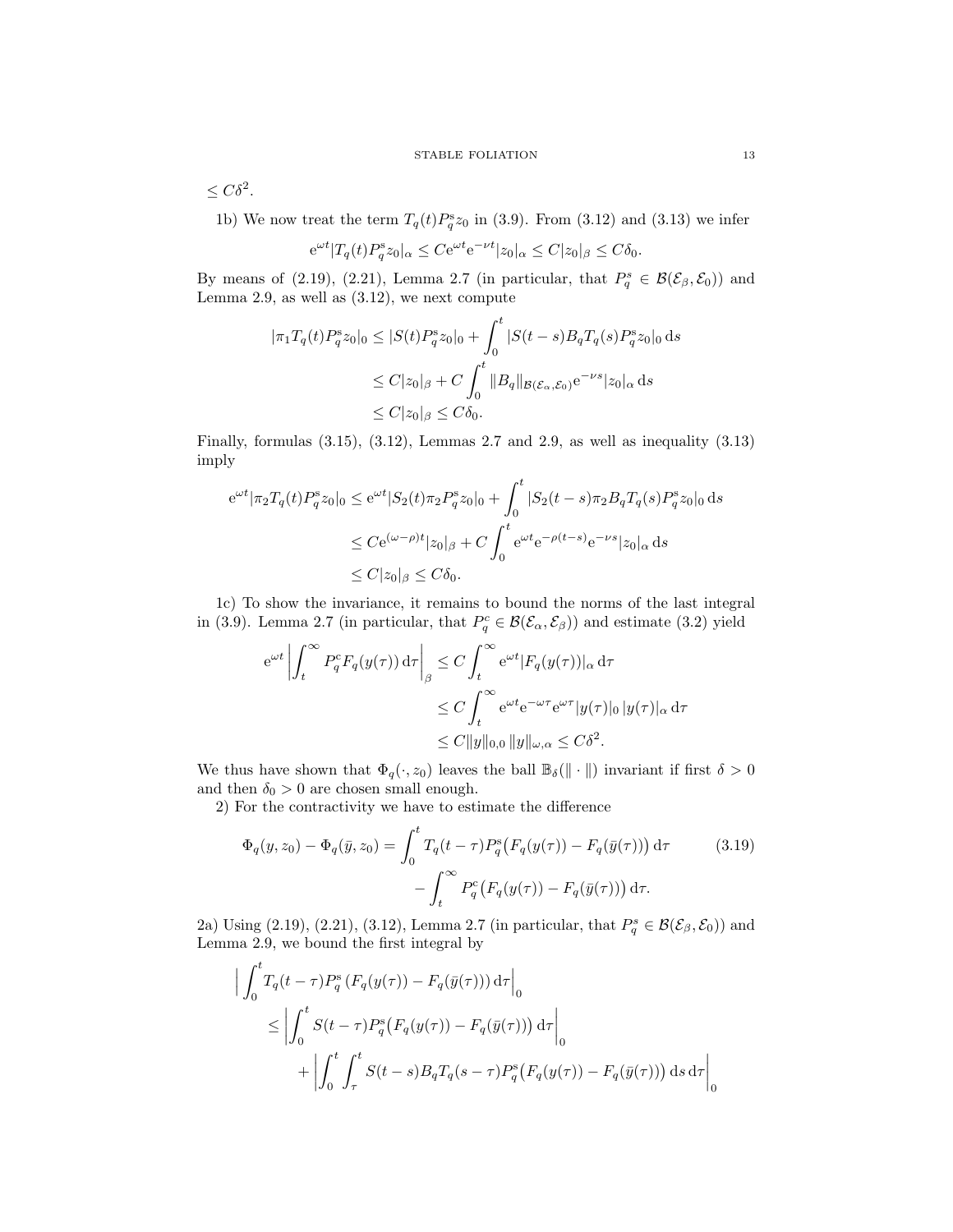$$
\leq C \int_0^t \left| F_q(y(\tau)) - F_q(\bar{y}(\tau)) \right|_{\beta} d\tau
$$
  
+ 
$$
C \int_0^t \int_{\tau}^t \|B_q\|_{\mathcal{B}(\mathcal{E}_{\alpha}, \mathcal{E}_0)} e^{-\nu(s-\tau)} |F_q(y(\tau)) - F_q(\bar{y}(\tau))|_{\alpha} ds d\tau.
$$

The inequalities (3.3) and (3.4) then lead to

$$
\left| \int_{0}^{t} T_{q}(t-\tau)P_{q}^{s}(F_{q}(y(\tau)) - F_{q}(\bar{y}(\tau))) d\tau \right|_{0} \n\leq C \int_{0}^{t} e^{-\omega\tau} \left[ |y(\tau) - \bar{y}(\tau)|_{0} e^{\omega\tau} (|y(\tau)|_{\alpha} + |\bar{y}(\tau)|_{\alpha} + |v(\tau)|_{0}) + |\bar{y}(\tau)|_{0} e^{\omega\tau} |v(\tau) - \bar{v}(\tau)|_{0} + e^{\omega\tau} |y(\tau) - \bar{y}(\tau)|_{\alpha} (|y(\tau)|_{0} + |\bar{y}(\tau)|_{0}) \right] d\tau \n+ C \int_{0}^{t} e^{-\omega\tau} e^{\omega\tau} |y(\tau) - \bar{y}(\tau)|_{\alpha} (|y(\tau)|_{0} + |\bar{y}(\tau)|_{0}) d\tau \n\leq C \|y - \bar{y}\|_{0,0} (||y||_{\omega,\alpha} + ||\bar{y}||_{\omega,\alpha} + ||v||_{\omega,0}) + C ||\bar{y}||_{0,0} ||v - \bar{v}||_{\omega,0} \n+ C ||y - \bar{y}||_{\omega,\alpha} (||y||_{0,0} + ||\bar{y}||_{0,0}) \n\leq C\delta ||y - \bar{y}||.
$$

The  $\left|\cdot\right|_{\alpha}$ -norm of the first integral in (3.19) is estimated by

$$
e^{\omega t} \left| \int_0^t T_q(t-\tau) P_q^s(F_q(y(\tau) - F_q(\bar{y}(\tau))) d\tau \right|_{\alpha}
$$
  
\n
$$
\leq C \int_0^t e^{\omega t} e^{-\nu(t-\tau)} e^{-\omega \tau} e^{\omega \tau} |y(\tau) - \bar{y}(\tau)|_{\alpha} (|y(\tau)|_0 + |\bar{y}(\tau)|_0) d\tau
$$
  
\n
$$
\leq C \int_0^t e^{(\omega-\nu)(t-\tau)} d\tau ||y - \bar{y}||_{\omega,\alpha} (||y||_{0,0} + ||\bar{y}||_{0,0})
$$
  
\n
$$
\leq C\delta ||y - \bar{y}||,
$$

employing  $(3.12)$ ,  $(3.4)$ , and  $(3.13)$ . As in  $(3.17)$  and  $(3.18)$ , for the second component we use formulas (3.15) and (3.12), Lemma 2.7 (in particular, that  $P_q^s \in$  $\mathcal{B}(\mathcal{E}_{\beta}, \mathcal{E}_0)$  and Lemma 2.9, as well as inequalities (3.3), (3.4) and (3.13) to derive the estimates

$$
e^{\omega t} \left| \pi_2 \int_0^t T_q(t-\tau) P_q^s(F_q(y(\tau) - F_q(\bar{y}(\tau))) d\tau \right|_0
$$
  
\n
$$
\leq e^{\omega t} \left| \int_0^t S_2(t-\tau) \pi_2 P_q^s(F_q(y(\tau) - F_q(\bar{y}(\tau))) d\tau \right|_0
$$
  
\n
$$
+ e^{\omega t} \left| \int_0^t \int_\tau^t S_2(t-s) \pi_2 B_q T_q(s-\tau) P_q^s(F_q(y(\tau) - F_q(\bar{y}(\tau))) ds d\tau \right|_0
$$
  
\n
$$
\leq C \int_0^t e^{\omega(t-\tau)} e^{-\rho(t-\tau)} e^{\omega \tau} \left[ |y(\tau) - \bar{y}(\tau)|_0 (|y(\tau)|_\alpha + |\bar{y}(\tau)|_\alpha + |v(\tau)|_0) + |\bar{y}(\tau)|_0 (|v(\tau) - \bar{v}(\tau)|_0 + |y(\tau) - \bar{y}(\tau)|_\alpha (|y(\tau)|_0 + |\bar{y}(\tau)|_0) \right] d\tau
$$
  
\n
$$
+ C \int_0^t \int_\tau^t e^{\omega t - \rho(t-s)} \|B_q\|_{\mathcal{B}(\mathcal{E}_\alpha, \mathcal{E}_0)} e^{-\nu(s-\tau) - \omega \tau} e^{\omega \tau} |y(\tau) - \bar{y}(\tau)|_\alpha (|y(\tau)|_0 + |\bar{y}(\tau)|_0) d\tau
$$
  
\n
$$
\leq C \left( \|y - \bar{y}\|_{0,0} (\|y\|_{\omega,\alpha} + \|\bar{y}\|_{\omega,\alpha} + \|v\|_{\omega,0}) + \|\bar{y}\|_{0,0} \|v - \bar{v}\|_{\omega,0} \right)
$$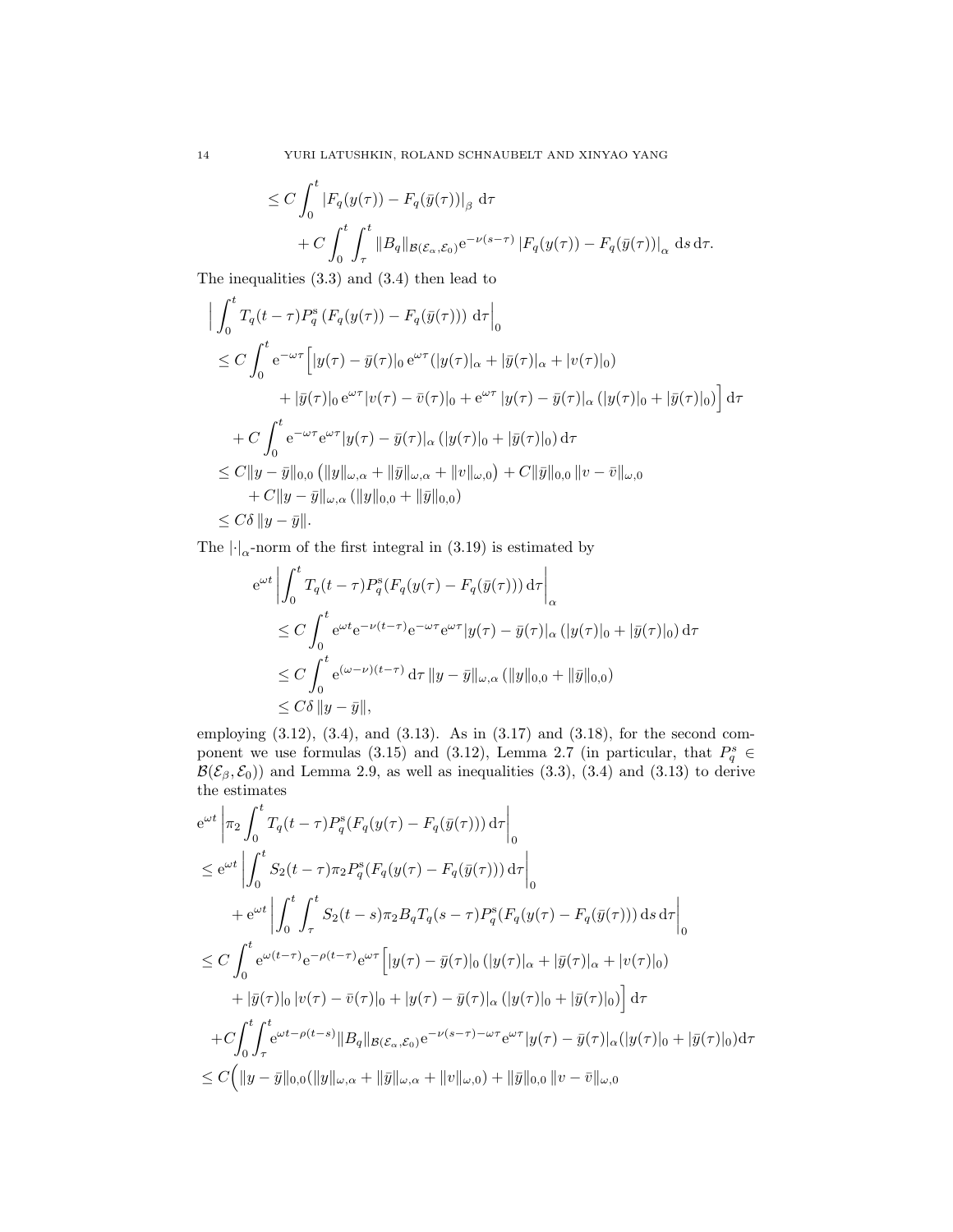$$
+ \|y-\bar{y}\|_{\omega,\alpha} (||y||_{0,0} + ||\bar{y}||_{0,0}) \Big)
$$

 $\leq C\delta \|y-\bar{y}\|.$ 

As a result, the  $\|\cdot\|$ -norm of the first integral in (3.19) is dominated by  $C\delta \|y-\bar{y}\|$ . 2b) For the second integral in (3.19), Lemma 2.7 and inequality (3.4) yield

$$
e^{\omega t} \Big| \int_t^{\infty} P_q^c(F_q(y(\tau)) - F_q(\bar{y}(\tau))) d\tau \Big|_{\beta}
$$
  
\n
$$
\leq C \int_t^{\infty} e^{\omega(t-\tau)} e^{\omega \tau} |y(\tau) - \bar{y}(\tau)|_{\alpha} (|y(\tau)|_0 + |\bar{y}(\tau)|_0) d\tau
$$
  
\n
$$
\leq C \|y - \bar{y}\|_{\omega,\alpha} (\|y\|_{0,0} + \|\bar{y}\|_{0,0})
$$
  
\n
$$
\leq C\delta \|y - \bar{y}\|.
$$

We have thus established

$$
\|\Phi_q(y, z_0) - \Phi_q(\bar{y}, z_0)\| \le C\delta \|y - \bar{y}\|,\tag{3.20}
$$

finishing the proof of the first part of Lemma 3.2.

3) The remaining estimate

$$
\|\Phi_q(y, z_0) - \Phi_q(y, \bar{z}_0)\| = \|T_q(\cdot)P_q^s(z_0 - \bar{z}_0)\| \le C|z - \bar{z}_0|_\beta \tag{3.21}
$$

was already shown in step 1c).  $\Box$ 

# 4. Stable manifolds

For a small  $q_0 > 0$  and each  $q \in [-q_0, q_0]$ , we now construct a function  $\phi_q$ : ran $(P_q^s) \to P_q^c$  whose graph contains  $Y_q$  and it is a stable manifold  $\mathcal{M}_q^s$  for the system (2.2). We further prove that the sets  $\mathcal{M}_q^s$  satisfy the standard properties of stable manifolds and that they foliate a small neighborbood of  $Y_0$ .

Let  $\delta, \delta_0 > 0$  be sufficiently small and  $q_0 > 0$ . Take  $|q| \leq q_0$  and  $z_0 \in \text{ran}(P_q^s) \cap$  $\mathbb{B}_{\delta_0}(|\cdot|_{\beta})$ . Lemma 3.2 then yields a unique function  $y_{z_0}^q : \mathbb{R}_+ \to \mathcal{E}_{\beta}$  which belongs to  $\mathbb{B}_{\delta}(\|\cdot\|)$  and is a fixed point of the Lyapunov-Perron operator  $\Phi_q(\cdot, z_0)$ ; that is,

$$
y_{z_0}^q(t) = T_q(t)z_0 + \int_0^t T_q(t-\tau)P_q^s F_q(y_{z_0}^q(\tau)) d\tau - \int_t^\infty P_q^c F_q(y_{z_0}^q(\tau)) d\tau \tag{4.1}
$$

for  $t \geq 0$ . At  $t = 0$  we obtain the identity

$$
y_{z_0}^q(0) = z_0 - \int_0^\infty P_q^c F_q(y_{z_0}^q(\tau)) d\tau
$$

for all  $z_0 \in \text{ran}(P_q^s) \cap \mathbb{B}_{\delta_0}(|\cdot|_\beta)$ . We define the function  $\phi_q : \text{ran}(P_q^s) \cap \mathbb{B}_{\delta_0}(|\cdot|_\beta) \to$  $ran(P_q^c)$  by

$$
\phi_q(z_0) = -\int_0^\infty P_q^c F_q(y_{z_0}^q(\tau)) d\tau.
$$
\n(4.2)

In this notation, we have  $y_{z_0}^q(0) = z_0 + \phi_q(z_0)$  so that  $y_{z_0}^q(0)$  belongs to the graph graph<sub> $\delta_0$ </sub> $\phi_q$  of  $\phi_q$  over the small neighborhood ran $(P_q^s) \cap \mathbb{B}_{\delta_0}(|\cdot|_\beta)$  of 0. Adding and substracting the term  $\int_0^t P_q^c F_q(y_{z_0}^q(\tau)) d\tau$ , we deduce from (4.1) that the fixed point  $y = y_{z_0}^q$  of the Lyapunov-Perron operator satisfies the equation

$$
y(t) = T_q(t)y(0) + \int_0^t T_q(t-\tau) F_q(y(\tau)) d\tau, \qquad t \ge 0.
$$
 (4.3)

Consequently,  $y = y_{z_0}^q$  is the mild solution of the nonlinear equation (2.5) in  $\mathbb{B}_{\delta}(\|\cdot\|)$ , and the function  $Y_q + y$  solves (2.2) in the mild sense, cf. Remark 2.3. By uniqueness,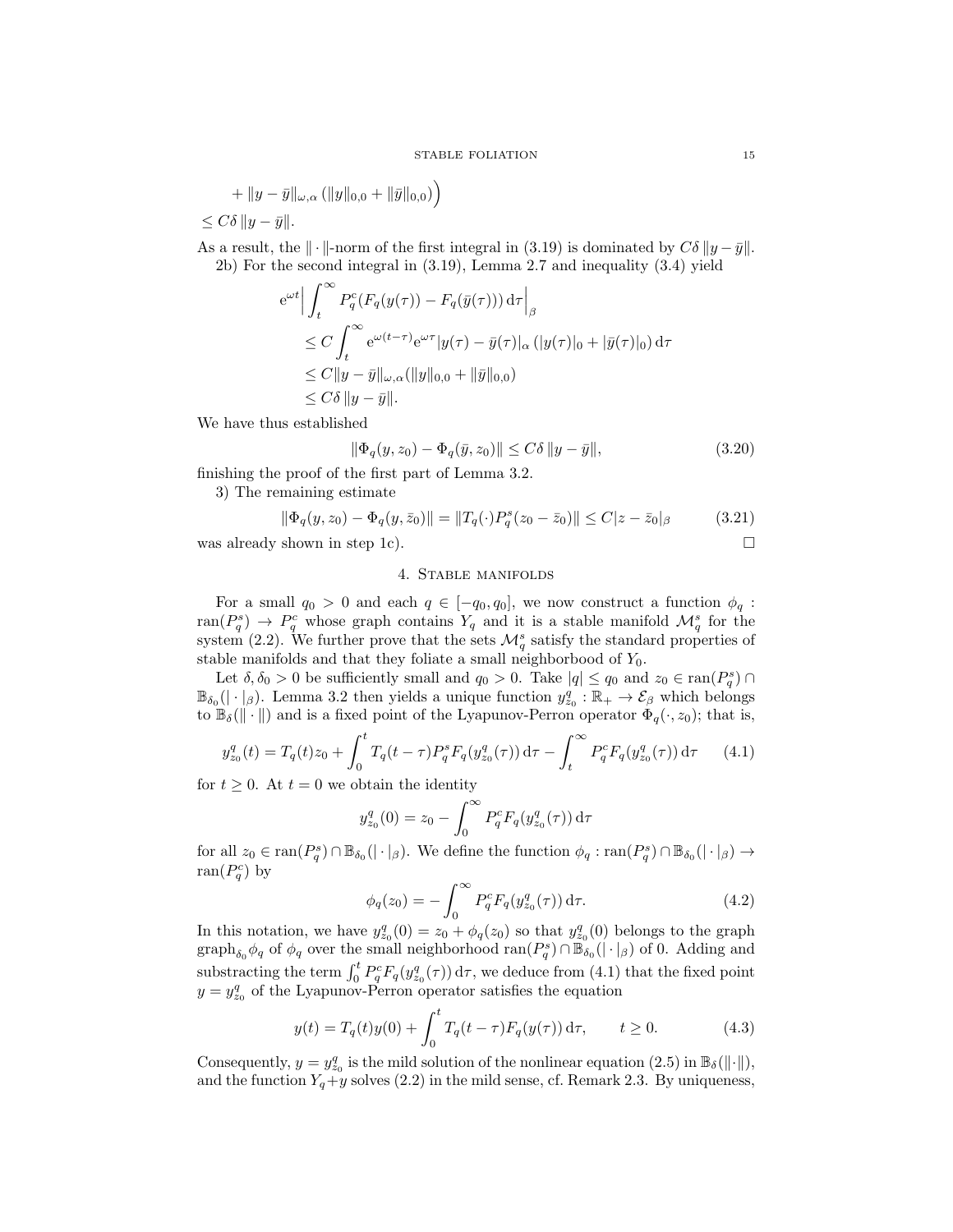$y_0^q$  is the 0 function. Let also  $\bar{z}_0$  belong to  $\text{ran}(P_q^s) \cap \mathbb{B}_{\delta_0}(|\cdot|_\beta)$ . Taking a sufficiently small  $\delta > 0$  in (3.14), we deduce the estimates

$$
||y_{z_0}^q - y_{\bar{z}_0}^q|| \le C|z_0 - \bar{z}_0|_{\beta}, \qquad ||y_{z_0}^q|| \le C|z_0|_{\beta}.
$$
 (4.4)

For a number  $\eta > 0$  to be fixed below, the stable manifold  $\mathcal{M}_q^s$  is then defined by

$$
\mathcal{M}_q^s = \{ Y_q + z_0 + \phi_q(z_0) : z_0 \in \text{ran}(P_q^s) \cap \mathbb{B}_{\delta_0}(|\cdot|_\beta) \} \cap (Y_0 + \mathbb{B}_\eta(|\cdot|_\beta)), \quad (4.5)
$$

where  $|q| \leq q_0$  and  $Y_0 + \mathbb{B}_\eta(|\cdot|_\beta)$  is the closed ball in  $\mathcal{E}_\beta = \mathcal{E}_\alpha \cap \mathcal{E}_0$  with radius  $\eta$ and centered at the original traveling wave  $Y_0$ .

**Theorem 4.1.** Assume Hypotheses 2.4 and 2.10. Let  $q_0 > 0$ ,  $\delta > 0$ ,  $\delta_0 =$  $\delta_0(\delta, q_0) > 0$ ,  $\eta = \eta(\delta_0) > 0$  be all sufficiently small,  $|q| \leq q_0$ , and  $\omega > 0$  be given by (3.13). Then the ball  $Y_0 + \mathbb{B}_{\eta}(|\cdot|_{\beta})$  is foliated by the stable manifolds  $\mathcal{M}_q^s$ from (4.5) for the nonlinear equation (2.2) and the following assertions hold.

- (i) Each  $\mathcal{M}_q^s$  is a Lipschitz manifold in  $\mathcal{E}_{\beta}$ . If  $Y(0) \in \mathcal{M}_q^s$  and the mild solution  $Y(t;Y(0))$  of (2.2) belongs to  $Y_0 + \mathbb{B}_{\eta}(|\cdot|_{\beta})$  for some  $t \geq 0$ , then  $Y(t;Y(0))$ is contained in  $\mathcal{M}_q^s$ .
- (ii) For each  $Y(0) \in \mathcal{M}_q^s$  there exists a solution  $Y(t;Y(0))$  of (2.2) which exists for all  $t \geq 0$  and satisfies  $|Y(t;Y(0)) - Y_q|_{\beta} \leq \delta$  as well as
	- (a)  $|Y(t;Y(0)) Y_q|_{\alpha} \leq C e^{-\omega t} |Y(0) Y_q|_{\beta}$ ,
	- (b)  $|\pi_1(Y(t; Y(0)) Y_q) U_q|_0 \le C |Y(0) Y_q|_{\beta},$
	- (c)  $|\pi_2(Y(t; Y(0)) Y_q) Y_q|_0 \leq C e^{-\omega t} |Y(0) Y_q|_{\beta}$
- for all  $t \geq 0$ . Here,  $Y_q = (U_q, V_q) = Y_0(\cdot q)$  is the shifted traveling wave,  $\pi_1 : Y = (U, V) \to U$ , and  $\pi_2 : Y = (U, V) \to V$ .
- (iii) If  $Y(t; Y(0))$ ,  $t \geq 0$ , is a mild solution of  $(2.2)$  with  $Y(0) \in Y_0 + \mathbb{B}_\eta(|\cdot|_\beta)$ that satisfies properties (a)–(c) in item (ii), then  $Y(0)$  belongs to  $\mathcal{M}_q^s$ .
- (iv) For  $q \neq \bar{q}$ , we have  $\mathcal{M}_q^s \cap \mathcal{M}_{\bar{q}}^s = \emptyset$ . Moreover,  $Y_0 + \mathbb{B}_\eta(|\cdot|_\beta) = \bigcup_{|q| \leq q_0} \mathcal{M}_q^s$ .
- (v) The map  $[-q_0, q_0] \rightarrow \text{ran}(P_q^c); q \mapsto \phi_q(P_q^s z_0)$ , is Lipschitz for each  $z_0 \in$  $\mathbb{B}_{\delta_0}(|\cdot|_{\beta}).$

As a result, for each  $Y(0) \in Y_0 + \mathbb{B}_{\eta}(|\cdot|_{\beta})$  there exists exactly one shift  $q \in [-q_0, q_0]$ such that  $Y(0) \in \mathcal{M}_q^s$ .

The following lemma will be used in the proof of Theorem 4.1. Recall the definition of the ball  $\mathbb{B}_{\delta}(\|\cdot\|)$  in (3.11).

**Lemma 4.2.** Assume Hypotheses 2.4 and 2.10. Let  $q_0 > 0$ ,  $\delta > 0$ ,  $\delta_0 = \delta_0(\delta, q_0) >$ 0 be chosen small enough, and let  $|q| \leq q_0$ . Take  $y_0 \in \mathcal{E}_{\beta} = \mathcal{E}_{\alpha} \cap \mathcal{E}_0$ . Let  $y =$  $Y(\cdot; y_0) \in C([0, t_0), \mathcal{E}_0 \cap \mathcal{E}_\alpha)$  be the mild solution of the nonlinear equation (2.5) with the initial value  $y(0) = y_0$ , where  $t_0 \in (0, \infty]$ . Set  $z_0 = P_q^s y_0$  and assume that  $|z_0|_{\beta} \leq \delta_0$ . Then the following assertions are equivalent.

- (a)  $y_0 = z_0 + \phi_q(z_0) \in \text{graph}_{\delta_0} \phi_q$ .
- (b) y can be extended to a global mild solution of  $(2.5)$  in  $\mathbb{B}_{\delta}(\|\cdot\|)$ , and it is the fixed point  $y_{z_0}^q$  of the Lyapunov-Perron operator  $\Phi_q(\cdot, z_0)$  from (3.9).
- (c) y can be extended to a global mild solution of  $(2.5)$  in  $\mathbb{B}_{\delta}(\|\cdot\|)$ .

*Proof.* (a)⇒(b): Assertion (a) and the equations (4.2) and (4.1) yield

$$
y_0 = z_0 + \phi_q(z_0) = z_0 - \int_0^\infty P_q^c F_q(y_{z_0}^q(\tau)) d\tau = y_{z_0}^q(0),
$$

where  $y_{z_0}^q \in \mathbb{B}_{\delta}(\|\cdot\|)$  is the fixed point of  $\Phi_q(\cdot, z_0)$ . Since their initial values are the same, the mild solutions y and  $y_{z_0}^q$  coincide by uniqueness of (4.3); i.e., (b) holds.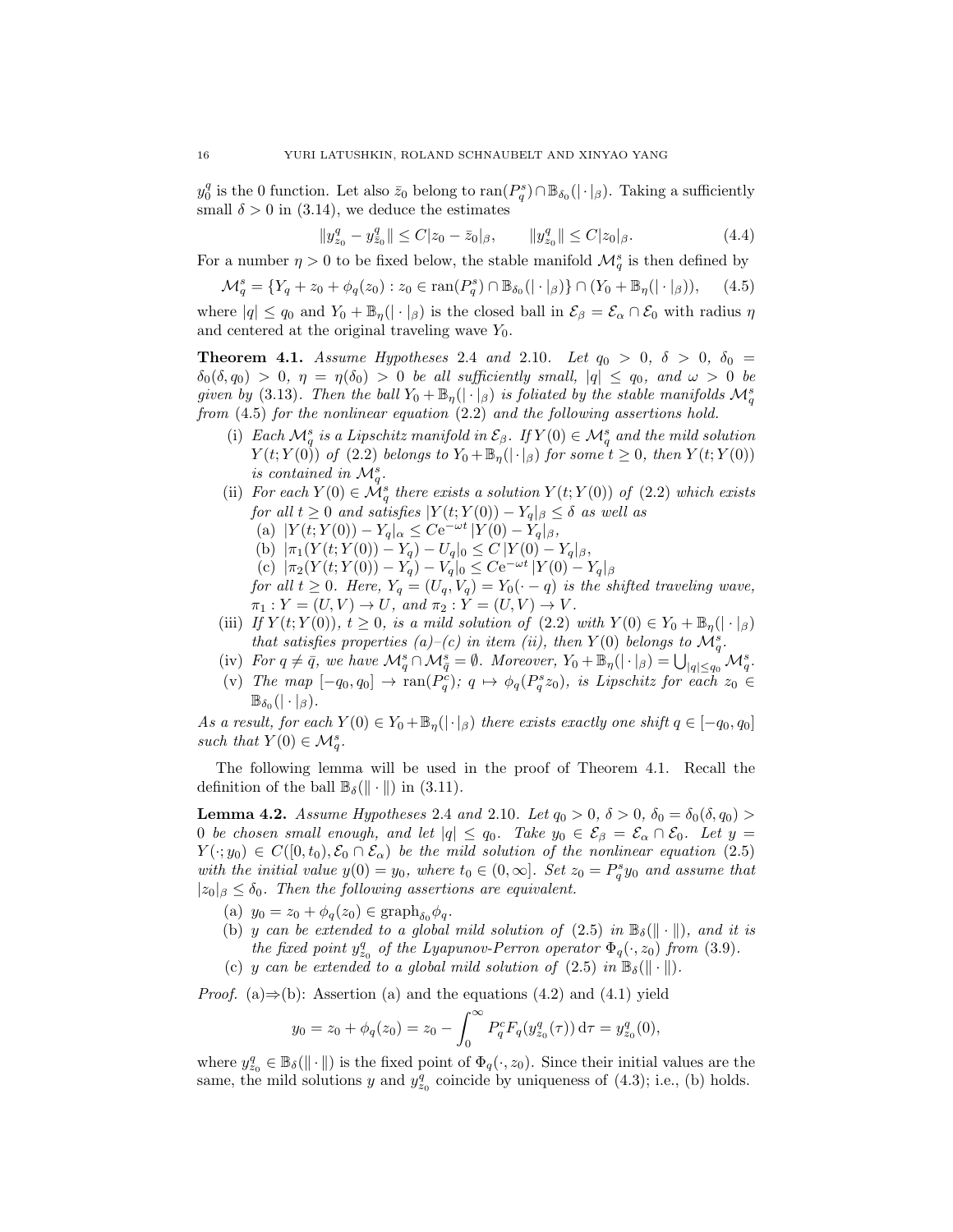$(b) \Rightarrow (c)$ : This implication is obvious.

 $(c) \Rightarrow (a)$ : In view of (c), Lemma 3.2 shows that the integral

$$
z_c := P_q^c y_0 + \int_0^\infty P_q^c F_q(y(\tau)) d\tau \in \text{ran}(P_q^c).
$$

exists. Since y solves (4.3) and  $T_q(t-\tau)$  is the identity on ran( $P_q^c$ ), we can write

$$
y(t) = T_q(t)y_0 + \int_0^t T_q(t-\tau)F_q(y(\tau)) d\tau
$$
  
=  $T_q(t)P_q^s y_0 + \int_0^t T_q(t-\tau)P_q^s F(y(\tau)) d\tau - \int_t^\infty P_q^c F(y(\tau)) d\tau$   
+  $P_q^c y_0 + \int_t^\infty P_q^c F(y(\tau)) d\tau + \int_0^t P_q^c F(y(\tau)) d\tau$ ,

using again Lemma 3.2 and (c). The definition of  $\Phi_q(y, z_0)$  in (3.9) then yields

$$
y(t) = \Phi_q(y, z_0)(t) + z_c, \qquad t \ge 0.
$$
 (4.6)

Due to the invariance of  $\mathbb{B}_{\delta}(\|\cdot\|)$  with respect to the Lyapunov-Perron operator, (c) and (3.11), the functions y and  $\Phi_q(y, z_0)$  tend to 0 in  $\mathcal{E}_\alpha$  as  $t \to \infty$ , and hence  $z_c = 0$ . Equation (4.6) thus implies  $y = \Phi_q(y, z_0)$  so that (a) is a consequence of the observations after  $(4.2)$ .

Proof of Theorem 4.1. Recall from Remark 2.3 that all mild solutions of (2.2) are given by  $y + Y_q$  for a mild solution y of (2.5).

(i) and (ii). Equations (4.1) and (4.2) show that  $z_0 + \phi_q(z_0)$  is the value of  $\Phi(z_0, \phi_q(z_0))$  at  $t = 0$ . From (4.4) we then deduce that  $\phi_q$  and hence  $\mathcal{M}_q^s$  are Lipschitz in  $\mathcal{E}_{\beta} = \mathcal{E}_0 \cap \mathcal{E}_{\alpha}$ .

Let  $y_0+Y_q$  belong to  $\mathcal{M}_q^s$ , where  $z_0 = P_q^s y_0 \in \text{ran}(P_q^s) \cap \mathbb{B}_{\delta_0}(|\cdot|_\beta)$ . By Lemma 4.2, the fixed point  $y_{z_0}^q$  is the mild solution  $Y(\cdot; y_0)$  of  $(2.5)$  in  $\mathbb{B}_{\delta}(\|\cdot\|)$  with the initial value  $y_0$ . Combined with  $(4.4)$  and  $(3.11)$ , these facts imply (ii).

Take  $t_0 > 0$  such that  $|y(t_0) + Y_q - Y_0|_{\beta} \leq \eta$ . It is easy to see that  $y(t_0 + \cdot)$  still belongs to  $\mathbb{B}_{\delta}(\|\cdot\|)$  and that it is the mild solution of (2.5) with the initial value  $y(t_0)$ . Moreover, Remark 2.7 (in particular, that  $P_q^s \in \mathcal{B}(\mathcal{E}_{\beta})$ ) and (2.15) yield

$$
|P_q^s y(t_0)|_{\beta} \le C \left( |y(t_0) + Y_q - Y_0|_{\beta} + |Y_0 - Y_q|_{\beta} \right) \le C(\eta + |q|) < \delta_0, \tag{4.7}
$$

if we choose  $\eta > 0$  and  $q_0$  small enough. (Note that the constants are uniform for q in compact intervals and independent of  $\eta$ .) Therefore,  $y(t_0) + Y_q$  is contained in  $\mathcal{M}_q^s$  thanks to Lemma 4.2. So (i) is shown.

(iii). Take  $Y(0) \in Y_0 + \mathbb{B}_{\eta}(|\cdot|_{\beta})$  that satisfies properties (a)–(c) in item (ii). The function  $y(t) = Y(t; Y(0)) - Y_q$  is a mild solution of (2.5) with initial value  $Y(0) - Y_q$ . Using again (2.15), we can estimate

 $|Y(0) - Y_q|_{\beta} \leq |Y(0) - Y_0|_{\beta} + |Y_q - Y_0|_{\beta} \leq \eta + C|q|.$ 

Possibly decreasing  $\eta$ ,  $q_0 > 0$ , we deduce from conditions (a)–(c) the inequality (3.11) for y and from Lemma 2.7 the estimate  $|P_q^s(Y(0) - Y_q)|_{\beta} \le \delta_0$ . Lemma 4.2 now yields that  $y(0) \in \text{graph}_{\delta_0} \phi_q$ , proving (iii).

(iv). By Theorem 3.14 in [GLS2], we can fix a sufficiently small radius  $\eta > 0$  such that for each point  $Y(0)$  in the ball  $Y_0 + \mathbb{B}_\eta(|\cdot|_\beta; Y_0)$  there exists a shift  $q = q(Y(0))$ such that the solution  $Y(\cdot; Y(0))$  of (2.2) satisfies properties (a)–(c) of item (ii). We remark that in Theorem 3.14 we can choose the same number  $\delta > 0$  as in the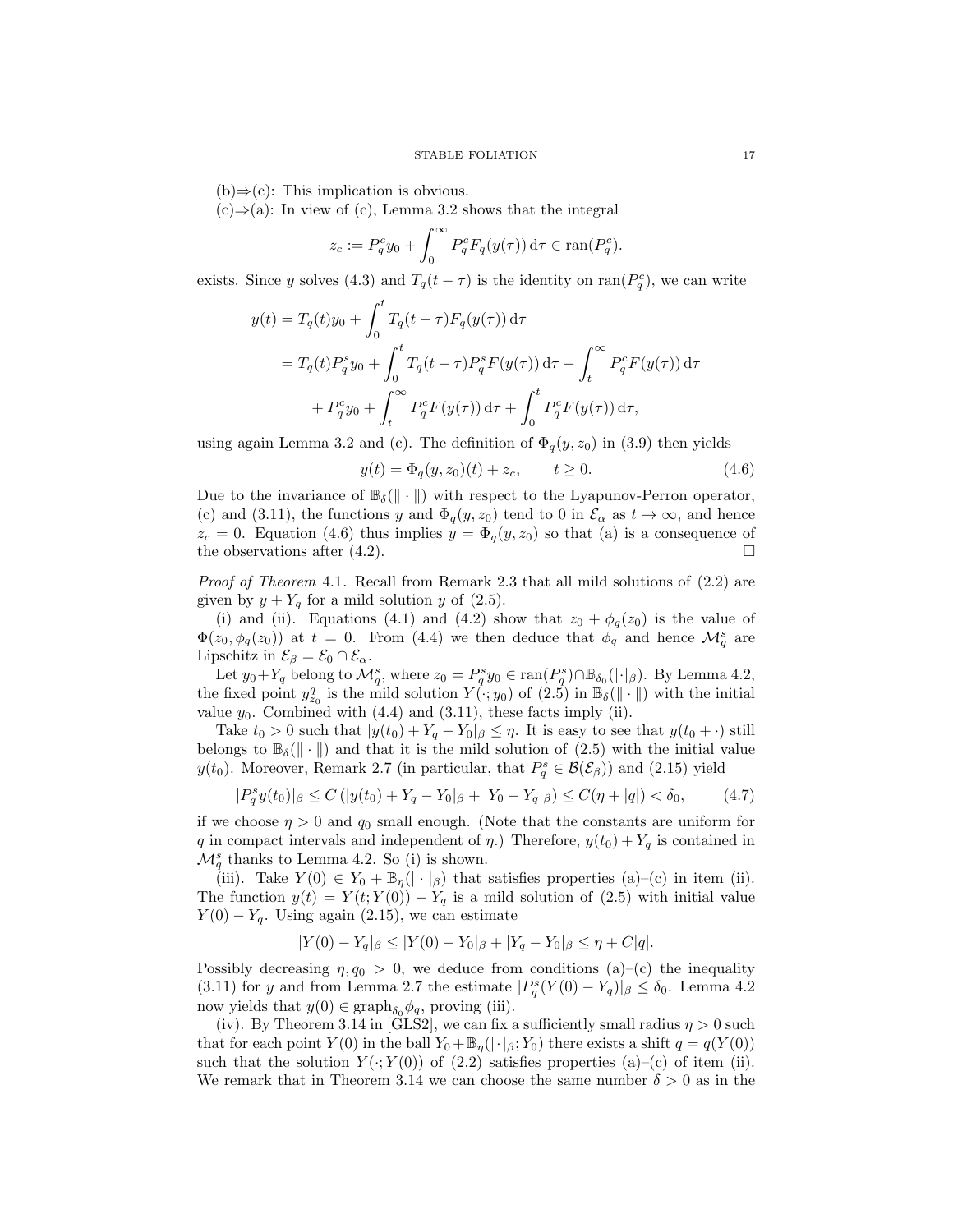current proof and exponents<sup>1</sup>  $\nu, \rho > \omega$  which are different from our exponents  $\nu$ and  $\rho$  in (3.13). Item (iii) then implies that  $Y(0)$  is contained in  $\mathcal{M}_q^s$ . If  $Y(0)$  is also an element of  $\mathcal{M}_{\bar{q}}^s$  for some  $\bar{q} \in [-q_0, q_0]$ , then the corresponding solution y would converge both to  $Y_q$  and  $Y_{\bar{q}}$  as  $t \to \infty$ , and so  $q = \bar{q}$ . Hence, (iv) holds.

(v). Let  $|q|, |\bar{q}| \leq q_0$  and  $z_0 \in \mathbb{B}_{\delta_0}(|\cdot|_\beta)$ . The maps  $q \mapsto P_q^c \in \mathcal{B}(\mathcal{E}_\kappa, \mathcal{E}_\beta)$ ,  $q \mapsto P_q^s \in \mathcal{B}(\mathcal{E}_\kappa)$  and  $q \mapsto B_q \in \mathcal{B}(\mathcal{E}_\alpha, \mathcal{E}_0)$  are Lipschitz for  $\kappa \in {\beta, \alpha}$  due to  $(2.14)$ and Lemma 2.9. Lemma 3.7 of [GLS2] implies that  $\gamma_{\alpha} Y_0'$  and  $\gamma_{\alpha}^{-1} Y_0'$  are bounded. Using  $(2.6)$  and  $(2.15)$ , we then deduce the estimate

$$
|F_q(Y) - F_{\bar{q}}(Y)|_{\beta} \le C|Y|_{\kappa} |q - \bar{q}|
$$

for all  $Y \in \mathcal{E}_{\kappa}$  and  $\kappa \in \{0, \alpha\}$ . In view of (4.2), for (v) it remains to check that the map  $q \mapsto y_{z_0}^q =: y_q$  is Lipschitz for  $\|\cdot\|$ . Since  $y_q$  is the fixed point, we infer from (3.9) the identity

$$
y_q - y_{\bar{q}} = \Phi_q(y_q, z_0) - \Phi_{\bar{q}}(y_q, z_0) + \Phi_{\bar{q}}(y_q, z_0) - \Phi_{\bar{q}}(y_{\bar{q}}, z_0).
$$

By (3.20), the second difference on the right hand side is bounded by  $C\delta ||y_q - y_{\bar{q}}||$ and can thus be absorbed by the left hand side possibly after decreasing  $\delta > 0$ once more. To control the other difference, we note that the bounded perturbation theorem and (2.16) imply that  $q \mapsto T_q(t) \in \mathcal{B}(\mathcal{E}_\kappa)$  is Lipschitz for  $\kappa \in \{0, \alpha\}$  and uniformly for  $t \geq 0$  in compact sets, see Corollary 3.1.3 of [P]. To extend this property to  $\mathbb{R}_+$ , let  $t \in (n, n+1]$ . We write

$$
T_q(t)P_q^s - T_{\bar{q}}(t)P_{\bar{q}}^s = (T_q(t - n) - T_{\bar{q}}(t - n))T_q(n)P_q^s + T_{\bar{q}}(t - n)T_q(n)P_q^s(P_q^s - P_{\bar{q}}^s)
$$
  
+ 
$$
T_{\bar{q}}(t - n)\sum_{k=0}^{n-1} T_q(n - k - 1)P_q^s(T_q(1) - T_{\bar{q}}(1))T_{\bar{q}}(k)P_{\bar{q}}^s
$$
  
+ 
$$
T_{\bar{q}}(t - n)(P_q^s - P_{\bar{q}}^s)T_{\bar{q}}(n)P_{\bar{q}}^s.
$$

In the exponential decay estimate (2.18) for  $T_q(t)P_q^s$  we can replace  $\nu$  by a slightly larger number, see Lemma 3.13 of [GLS2]. This and the above mentioned facts lead to the inequality

$$
||T_q(t)P_q^s - T_{\bar{q}}(t)P_{\bar{q}}^s||_{\mathcal{B}(\mathcal{E}_\alpha)} \leq C e^{-\nu t} |q - \bar{q}|, \qquad t \geq 0.
$$

As in Lemma 3.2 one can now show that

$$
\|\Phi_q(y_q, z_0) - \Phi_{\bar{q}}(y_q, z_0)\| \le C|q - \bar{q}|.
$$

Summing up, (v) is true.

To conclude, we briefly mention two motivating examples borrowed from [GLS3] that fit our setting. More details can be found in the papers [GLSS] and [GLS2], respectively. We stress, however, that for this type of examples Hypotheses 2.1, 2.2 and 2.4 (a) can rigorously be verified not in all cases while the absence of the unstable eigenvalues required in Hypothesis 2.4 (b) is usually checked only numerically for certain ranges of the parameter values.

Example 4.3. Gasless combustion. A simple combustion model in one space dimension has been mentioned in the Introduction and is given by the system

$$
\partial_t u = \partial_{xx} u + v g(u), \quad \partial_t v = -\beta v g(u),
$$

$$
\qquad \qquad \Box
$$

<sup>&</sup>lt;sup>1</sup>In (7) of Theorem 3.14 there is a misprint, one has to replace  $\nu$  by  $\rho$ .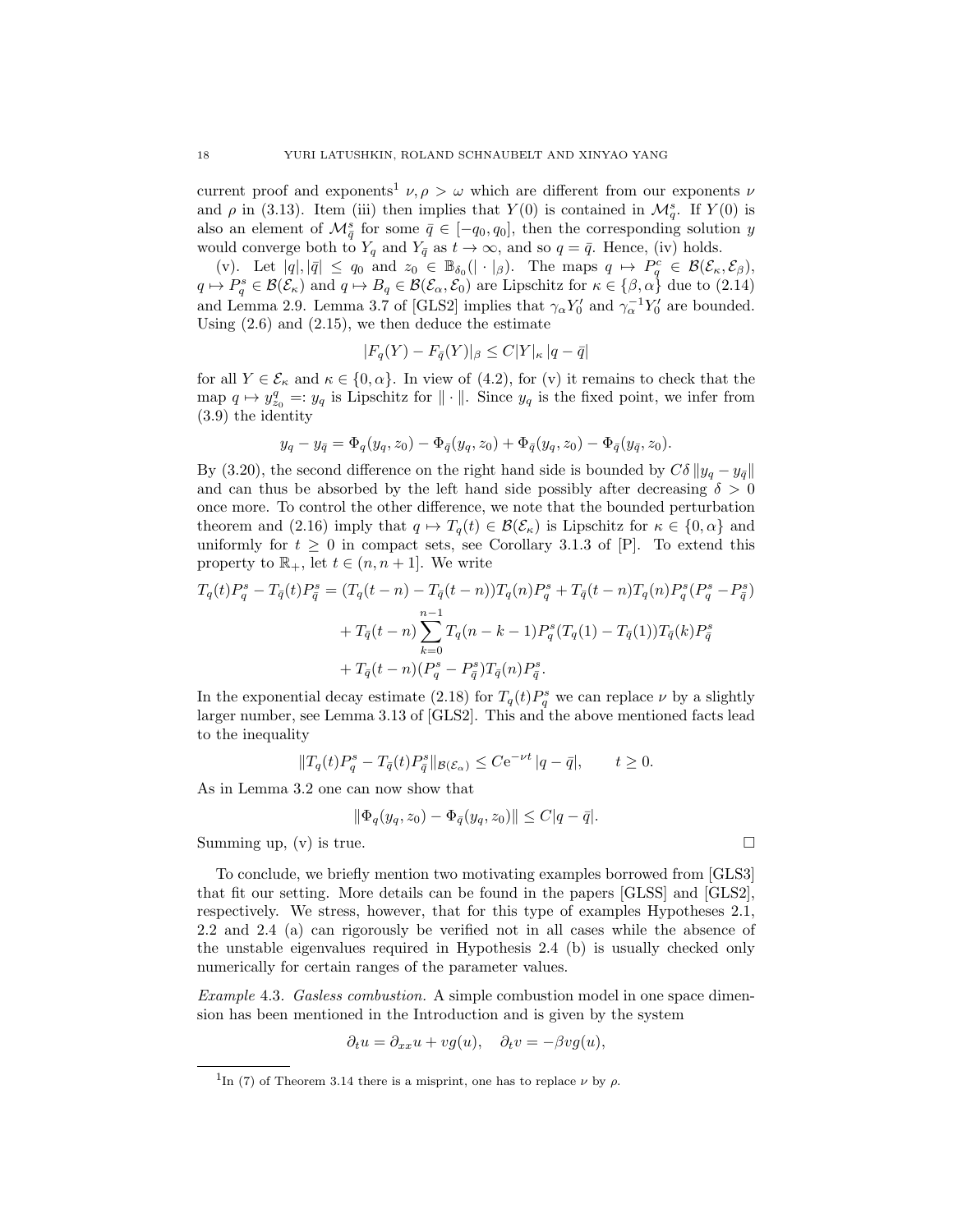where  $g(u) = e^{-\frac{1}{u}}$  if  $u > 0$  and  $g(u) = 0$  if  $u \leq 0$ . In this system, u is the temperature,  $v$  is the concentration of unburned fuel,  $g$  is the unit reaction rate, and  $\beta > 0$  is a constant parameter. This system was a primary guiding example in [G, GLS1, GLSS, GLS2, GLS3]. One motivation for looking at this well-studied problem, in which the reactant does not diffuse, was heat-enhanced methods of oil recovery in which the reactant is coke contained in the rock formation, see [AY]. The value  $u = 0$  represents the ignition temperature and is also taken to be the background temperature, at which the reaction does not take place.

Clearly, Hypothesis 2.2 is satisfied here. One looks for traveling waves  $Y_0 =$  $(u_0, v_0)$  such that  $Y_ - = (u_-, 0)$  with  $u_- > 0$ ,  $Y_ + = (0, 1)$ , and  $(u_0(x), v_0(x))$ approaches these end states exponentially as  $x \to \pm \infty$ . For each  $\beta > 0$  there is a unique  $c > 0$  for which such a wave exists, cf. [GLS3, §3.2]. This wave represents a combustion front that leaves behind of it high temperature  $u_-=1/\beta$  and no fuel, while in front of it temperature is 0 and there is fuel, with concentration normalized to 1. As discussed in Paragraph 3.2 of [GLS3], Hypothesis 2.10 is true and Hypothesis 2.4 can be verified (partly numerically) for small  $\beta > 0$ .

We note the lack of diffusion in the second equation which inspired the linear Lemma 3.13 in [GLS2] used to derive the exponential decay (2.18) from the spectral assumptions in Hypothesis (2.4), and the form of the nonlinear term in this and related problems which inspired the triangular and product structure of the nonlinearity in the current paper that follows from Hypothesis 2.2.

Example 4.4. Exothermic-endothermic chemical reactions. A model in which two chemical reactions occur at rates determined by temperature was studied in [SMS, SKMS], see also [GLS2]. One reaction is exothermic (produces heat), the other is endothermic (absorbs heat). The system reads

$$
\partial_t y_1 = \partial_{xx} y_1 + y_2 f_2(y_1) - \sigma y_3 f_3(y_1), \tag{4.8}
$$

$$
\partial_t y_2 = d_2 \partial_{xx} y_2 - y_2 f_2(y_1),\tag{4.9}
$$

$$
\partial_t y_3 = d_3 \partial_{xx} y_3 - \tau y_3 f_3(y_1). \tag{4.10}
$$

Here  $y_1$  is the temperature,  $y_2$  is the quantity of an exothermic reactant, and  $y_3$  is the quantity of an endothermic reactant. The parameters  $\sigma$  and  $\tau$  are positive, and there are positive constants  $a_i$  and  $b_i$  such that  $f_i(u) = a_i e^{-\frac{b_i}{u}}$  for  $u > 0$  and  $f_i(u) =$ 0 for  $u \leq 0$ . In [SMS, SKMS] it is shown numerically that in certain parameter regimes there exist traveling wave solutions  $Y_0$  of  $(4.8)$ – $(4.10)$  with speed  $c > 0$  and the end states  $Y_ - = (1 - \frac{\sigma}{\tau}, 0, 0)$  and  $Y_ + = (0, 1, 1)$ . Moreover, both end states are approached at an exponential rate, the zero eigenvalue of the linearization is simple, and there are no other eigenvalues in the right half plane. A rigorous motivation for the existence of such traveling wave is also given in [GLS2, Section 9.2]. Assuming the existence of the traveling wave with these properties, the remaining hypotheses of the current paper are easy to verify.

## **REFERENCES**

- [AY] I. Y. Akkutlu and Y. C. Yortsos, The dynamics of in-situ combustion fronts in porous media. Combustion and Flame 134 (2003), 229–247.
- [BJ] P.W. Bates and C.K.R.T. Jones, Invariant Manifolds for Semilinear Partial Differential Equations, In: Dynamics Reported Vol. 2, Vieweg-Teubner Verlag, 1989, pp. 1–38.
- [BLZ] P. Bates, K. Lu and C. Zeng, Invariant foliations near normally hyperbolic invariant manifolds for semiflows. Trans. Amer. Math. Soc. 352 (2000), 4641-4676.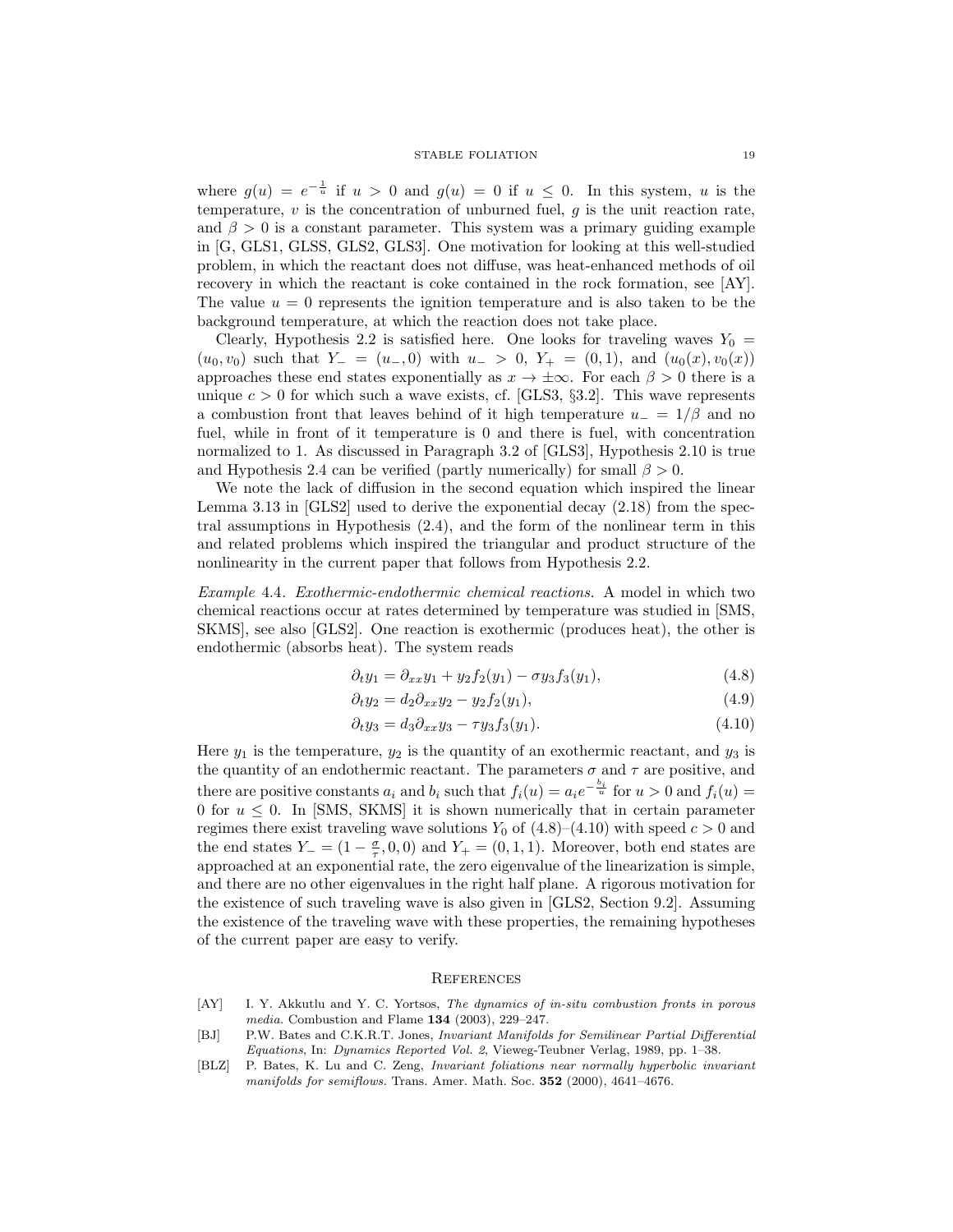- [BLR] H. Berestycki, B. Larrouturou and J. Roquejoffre, Mathematical investigation of the cold boundary difficulty in flame propagation theory. In: Dynamical Issues in Combustion Theory, Vol. 35 (Minneapolis, MN, 1989) IMA Vol. Math. Appl., Springer, New York, pp. 37–61, 1991.
- [CHT] X.-Y. Chen, J. Hale and B. Tan, Invariant foliations for  $C<sup>1</sup>$  semigroups in Banach spaces. J. Differential Equations 139 (1997), 283–318.
- [DL] M. Das and Y. Latushkin, Derivatives of the Evans function and (modified) Fredholm determinants for first order systems. Math. Nachr. 284 (2011), 1592–1638.
- [F] P. Fife, Pattern formation in gradient systems. In: Handbook of Dynamical Systems Vol. 2, North-Holland, Amsterdam, 2002, pp. 677–722.
- [G] A. Ghazaryan, Nonlinear stability of high Lewis number combustion fronts. Indiana Univ. Math. J. 58 (2009), 181–212.
- [GLS1] A. Ghazaryan, Y. Latushkin and S. Schecter, Stability of traveling waves for degenerate systems of reaction diffusion equations. Indiana Univ. Math. J. 60 (2011), 443–472.
- [GLSS] A. Ghazaryan, Y. Latushkin, S. Shechter and A. de Souza, Stability of gasless combustion fronts in one-dimensional solids. Archive Rational Mech. Anal. 198 (2010), 981–1030.
- [GLS2] A. Ghazaryan, Y. Latushkin and S. Shechter, Stability of traveling waves for a class of reaction-diffusion systems that arise in chemical reaction models. SIAM J. Math. Anal. 42 (2010), 2434–2472.
- [GLS3] A. Ghazaryan, Y. Latushkin and S. Shechter, Stability of traveling waves in partly hyperbolic systems. Math. Model. Nat. Phenom. 8 (2013), 32–48.
- [GSM] V.V. Gubernov, H.S. Sidhu and G.N. Mercer, Combustion waves in a model with chain branching reaction and their stability. Combust. Theory Model. 12 (2008), 407–431.
- [KP] T. Kapitula and K. Promislow, Spectral and dynamical stability of nonlinear waves. Appl. Math. Sci. 185, Springer, New York, 2013.
- [K] T. Kato, Perturbation Theory for Linear Operators. Springer-Verlag, New York, 1966.
- [LL] Y. Latushkin and B. Layton, The optimal gap condition for invariant manifolds. Discrete Contin. Dyn. Syst. 5 (1999), 233–268.
- [LPS1] Y. Latushkin, J. Prüss and R. Schnaubelt, Stable and unstable manifolds for quasilinear parabolic systems with fully nonlinear boundary conditions. J. Evol. Equ. 6 (2006), 535– 576.
- [LPS2] Y. Latushkin, J. Prüss and R. Schnaubelt, Center manifolds and dynamics near equilibria of quasilinear parabolic systems with fully nonlinear boundary conditions. Discrete Cont. Dyn. Syst. Ser. B 9 (2008), 595–633.
- [LW] Y. Li and Y. Wu, Stability of traveling front solutions with algebraic spatial decay for some autocatalytic chemical reaction systems. SIAM J. Math. Anal. 44 (2012), 1474–1521.
- [Lu] A. Lunardi, Analytic semigroups and optimal regularity in parabolic problems. Birkhäuser, Basel, 1995.
- [MS] B. Matkowsky and G. Sivashinsky, *Propagation of a pulsating reaction front in solid fuel* combustion. SIAM J. Appl. Math. 35 (1978), 465–478.
- [Pa] K. Palmer, Exponential dichotomy and Fredholm operators, Proc. Amer. Math. Soc. 104 (1988), 149–156.
- [P] P. Pazy, Semigroups of Linear Operators and Applications to Partial Differential Equations. Springer-Verlag, New York, 1983.
- [PW] R.L. Pego and M.I. Weinstein, Asymptotic stability of solitary waves. Comm. Math. Phys. 164 (1994), 305–349.
- [R] P. J. Rabier, Fredholm operators, semigroups and the asymptotic and boundary behavior of solutions of PDEs. J. Diff. Eqns.  $193$  (2003)  $460 - 480$ .
- [RM1] J. Rottmann-Matthes, Computation and Stability of Patterns in Hyperbolic-Parabolic Systems. Shaker Verlag, Aachen, 2010.
- [RM2] J. Rottmann-Matthes, Linear stability of travelling waves in first-order hyperbolic PDEs. J. Dynam. Differential Equations 23 (2011), 365–393.
- [RM3] J. Rottmann-Matthes, Stability of parabolic-hyperbolic traveling waves. Dynamics of Part. Diff. Eqns. 9 (2012), 29–62.
- [Sa] B. Sandstede, Stability of travelling waves, In: Handbook of Dynamical Systems Vol. 2, North-Holland, Elsevier, Amsterdam, 2002, pp. 983–1055.
- [SS] B. Sandstede and A. Scheel, Absolute and convective instabilities of waves on unbounded and large bounded domains. Phys. D 145 (2000), 233–277.